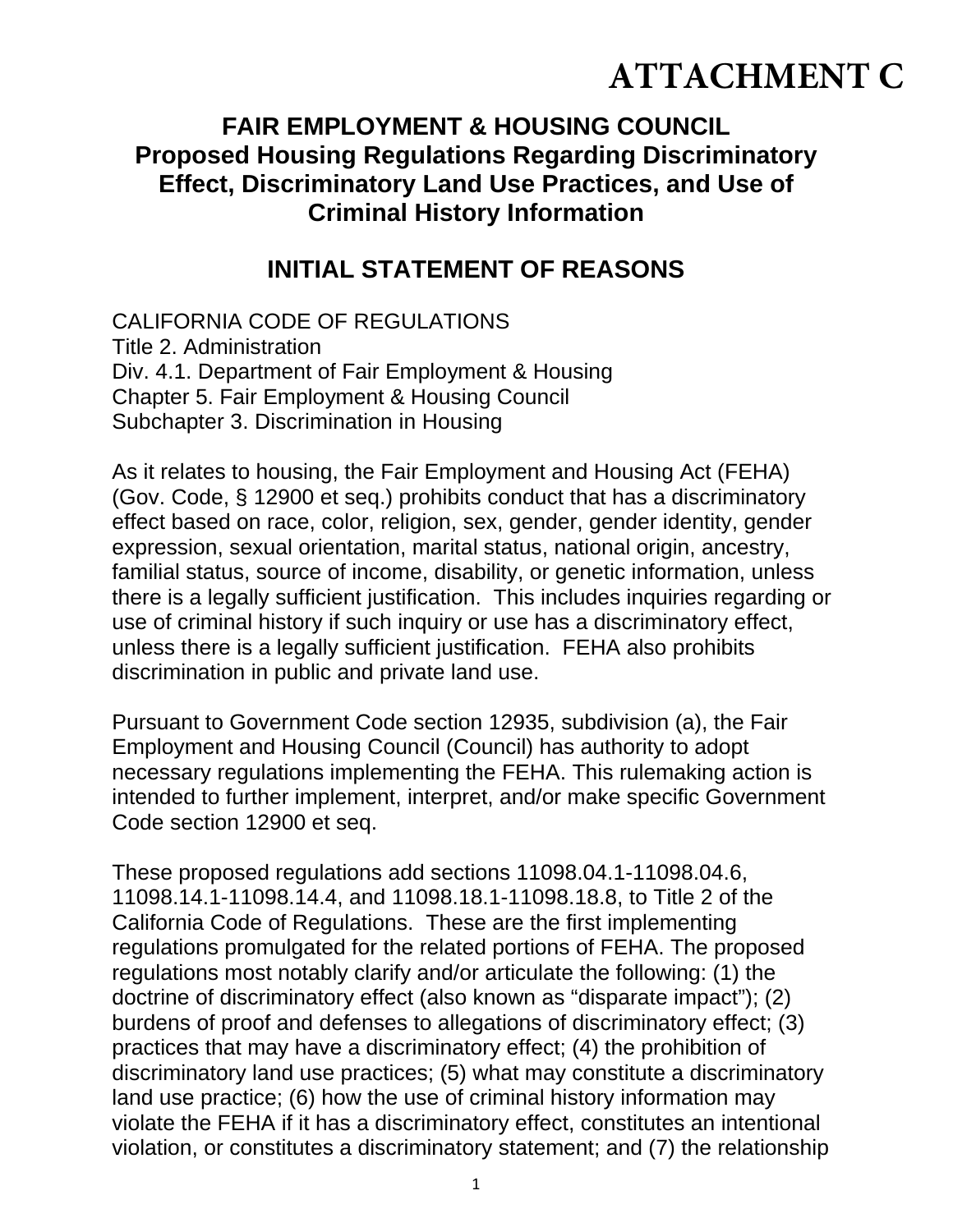between the FEHA and other laws as it relates to the use of criminal history information.

The specific purpose of each proposed regulation and the reason it is necessary are described below. The problem that a particular proposed regulation addresses and the intended benefits are outlined under each subdivision, as applicable.

#### **Subchapter 3. Discrimination in Housing**

## **Article 4. Discriminatory Effect**

## **§ 11098.04.1. Practices with a Discriminatory Effect**

The purpose of this section is to provide greater clarity to the public as to when practices are unlawful based on their discriminatory effect, in order to assist the public in the interpretation and implementation of Government Code section 12955.8(b). This section also provides an overall framework for the more detailed subsequent sections in Article 4. Further clarity will benefit the public by assisting them in compliance with the law and will prevent misconstruction of the statute.

This section is necessary to provide clarity to the public about the scope and basis of discriminatory effect under Government Code section 12955.8(b), particularly in light of some differences between FEHA, the federal Fair Housing Act, and recent federal case law.

Additional referenced sections provide background for the proposed regulation. Government Code sections 12920 and 12921 set out the overall public policies and purposes of FEHA in regard to housing as a civil right, providing context for the definitions. Government Code sections 12926 and 12927 provide additional context for the meaning of a variety of terms, including "discrimination," and "person" as they are used in this section. Government Code section 12955 identifies specific unlawful practices that might have a discriminatory effect.

This section is drafted to be consistent with the comparable federal regulations, except where FEHA provides greater rights and remedies to an aggrieved person than those afforded by federal law, as required by Government Code section 12955.6 or where FEHA's statutory language otherwise specifically differs from the federal fair housing law. See HUD Final Rule on Implementation of the Fair Housing Act's Discriminatory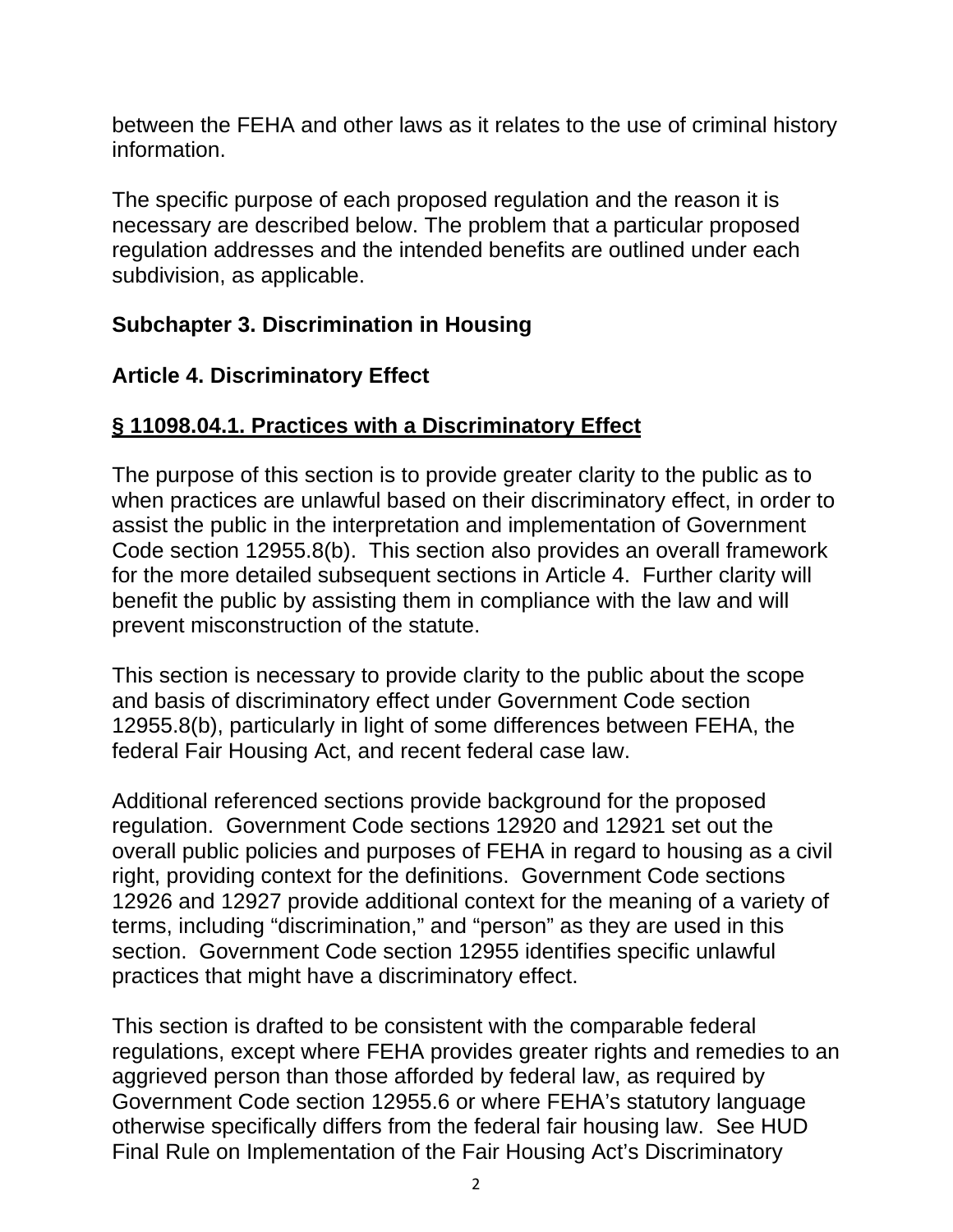Effects Standard, 78 Fed. Register 11460 (2/15/13); 24 C.F.R. Part 100, Subpart G; 42 U.S.C. 3615; DFEH v. Merribrook Apts. (Nov. 9, 1988) No. 88-19 FEHC Precedential Decs. 1988-99; Bill Analysis, Senate Committee on Judiciary, 1993-94 Regular Session, AB 2244 (Polanco), as amended August 23 for hearing date of August 24, 1993, pages 10 - 11; available at: http://www.leginfo.ca.gov/pub/93-94/bill/asm/ab\_2201- 2250/ab\_2244\_cfa\_930505\_134939\_sen\_comm; Texas Department of Housing and Community Affairs et al. v. Inclusive Communities Project, Inc. et al, 135 S.Ct. 2507 (2015); *Id at*, 2550 (Dissent) (Confirming that states can enact their own fair housing laws, including laws creating disparate impact liability.)

# **§ 11098.04.1, subd. (a)**

The purpose of this subdivision is to set out and clarify the general rule that liability may be established based on discriminatory effect, pursuant to Government Code section 12955.8(b), and to direct the public to other portions of the section and Article for more detail. Further clarity will benefit the public by assisting them in compliance with the law and will prevent misconstruction of the statute.

This subdivision is necessary to provide clarity to the public about the scope and basis of discriminatory effect under Government Code section 12955.8(b), particularly in light of some differences between FEHA and the federal Fair Housing Act and recent federal case law.

# **§ 11098.04.1, subd. (b)**

The purpose of this subdivision is to set out and clarify the legal standard for establishing discriminatory effect, pursuant to Government Code section 12955.8(b). Further clarity will benefit the public by assisting them in compliance with the law and will prevent misconstruction of the statute.

This subdivision is necessary to provide clarity to the public about the scope and basis of discriminatory effect under Government Code section 12955.8(b). It is also necessary to make explicit that discriminatory effect can be based on a Practice that "creates, increases, reinforces, or perpetuates segregated housing patterns based on membership in a Protected Class." This subdivision is derived from Government Code 12955.8(b), case law, and federal regulations, and is drafted to be consistent with the comparable federal law, as required by Government Code section 12955.6. See HUD Final Rule on Implementation of the Fair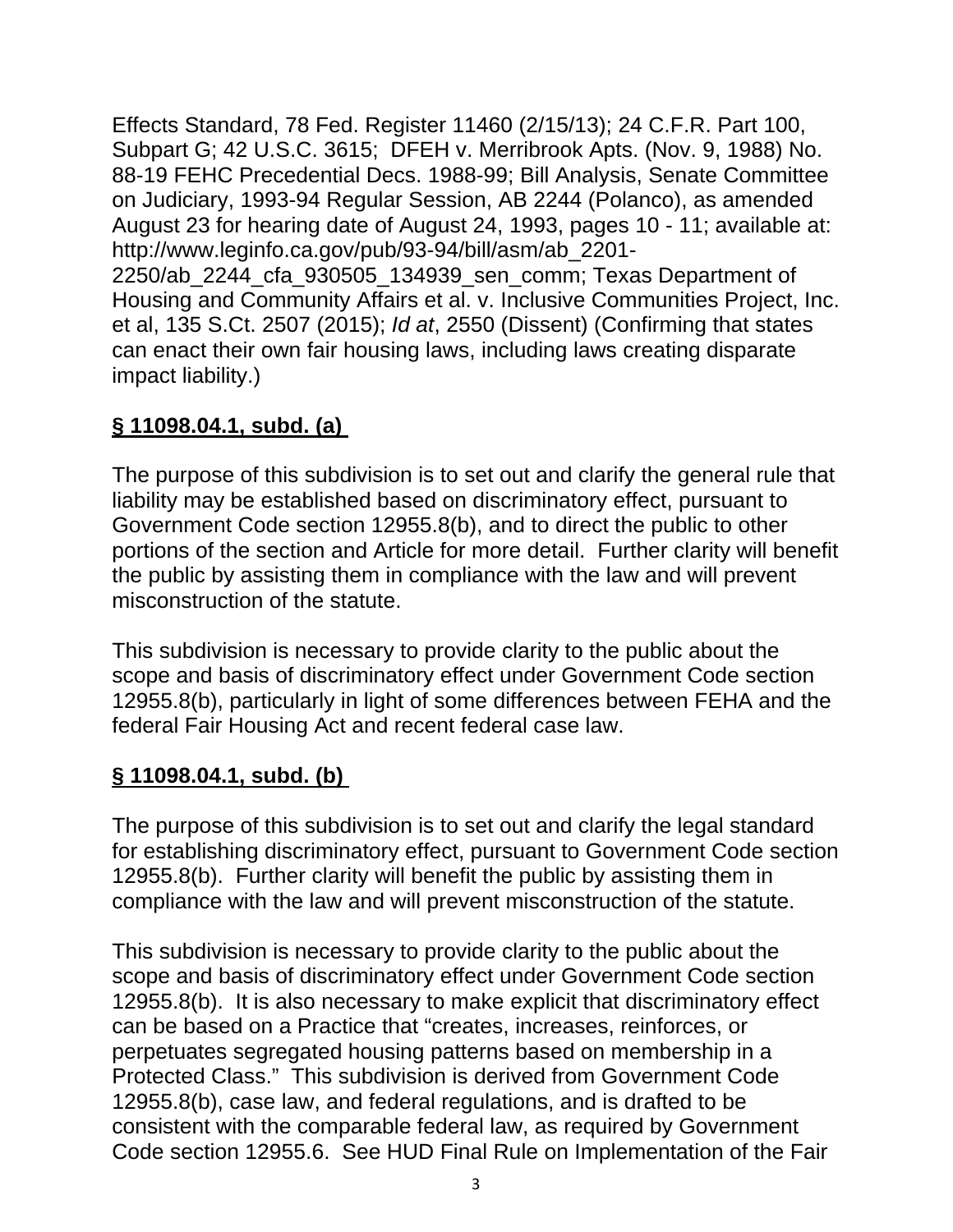Housing Act's Discriminatory Effects Standard, 78 Fed. Register 11460 (2/15/13); 24 C.F.R. Part 100, Subpart G; 42 U.S.C. 3615; Texas Department of Housing and Community Affairs et al. v. Inclusive Communities Project, Inc. et al., 135 S.Ct. 2507 (2015).

# **§ 11098.04.1, subd. (c)**

The purpose of this subdivision is to direct the public to the more specific section of the proposed regulations, Section 11098.04.2, where the burdens of proof are detailed. This subdivision is necessary to provide clarity as to the general rule.

# **§ 11098.04.1, subd. (d)**

The purpose of this subdivision is to direct the public to the more specific section of the proposed regulations, Section 11098.04.3, where the components of a legally sufficient justification defense are detailed. This subdivision is necessary to provide clarity as to the general rule.

# **§ 11098.04.2. Burdens of Proof in Discriminatory Effect Cases**

The purpose of this section is to provide greater clarity as to the burdens of proof that apply in determining whether housing practices are determined to be unlawful based on their discriminatory effect in order to assist the public in the interpretation and implementation of Government Code section 12955.8(b). Further clarity is necessary to ensure compliance with the law, to prevent misconstruction of provisions in the statute, and to provide direction to the public where FEHA differs from the federal Fair Housing Act. The section sets out both the plaintiff's burden (subdivision (a)) and the defendant's burden (subdivision (b)).

# **§ 11098.04.2, subd. (a)**

The purpose of this section is to provide greater clarity as to the burdens of proof that apply in determining whether housing practices are determined to be unlawful based on their discriminatory effect in order to assist the public in the interpretation and implementation of Government Code section 12955.8(b). Further clarity is necessary to ensure compliance with the law, to prevent misconstruction of provisions in the statute, and to provide direction to the public where FEHA differs from the federal Fair Housing Act.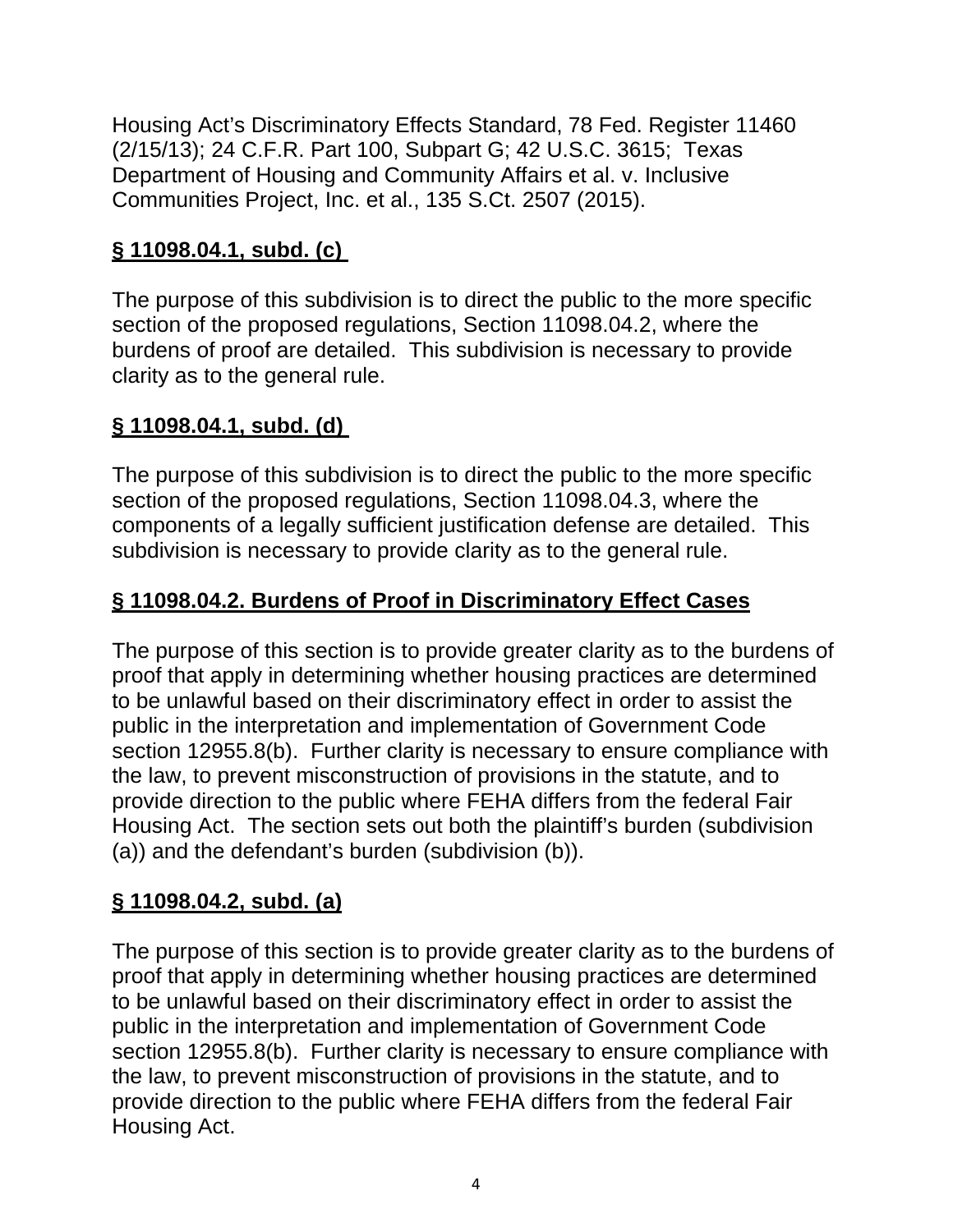In particular, subdivision (a) of this section establishes that the Plaintiff has the initial burden of proving that a challenged Practice caused or predictably will cause a discriminatory effect. This is consistent with Government Code section 12955.8(b) but states the rule with additional clarity. Such clarity is necessary to assist the public and also to maintain consistency between the federal FHA and the FEHA, which both provide that Plaintiff shall bear the initial burden of proof in a case involving discriminatory effect. Government Code section 12955.6 reads in parts "[n]othing in this part shall be construed to afford to the classes protected under this part, fewer rights or remedies than the federal Fair Housing Amendments Act of 1988 (P.L. 100-430) and its implementing regulations (24 C.F.R. 100.1 et seq.)…" and California courts look to cases interpreting the FHA to rule on FEHA matters. Accordingly, the proposed subdivision maintains consistency. See HUD Final Rule on Implementation of the Fair Housing Act's Discriminatory Effects Standard, 78 Fed. Register 11460 (2/15/13); 24 C.F.R. Part 100, Subpart G; 42 U.S.C. 3615, DFEH v. Merribrook Apts. (Nov. 9, 1988) No. 88-19 FEHC Precedential Decs. 1988- 99; Bill Analysis, Senate Committee on Judiciary, 1993-94 Regular Session, AB 2244 (Polanco), as amended August 23 for hearing date of August 24, 1993, pages 10 - 11; available at: http://www.leginfo.ca.gov/pub/93-94/bill/asm/ab\_2201- 2250/ab\_2244\_cfa\_930505\_134939\_sen\_comm; Texas Department of

Housing and Community Affairs et al. v. Inclusive Communities Project, Inc. et al, 135 S.Ct. 2507 (2015); Id. at 2550 (Dissent) (Confirming that states can enact their own fair housing laws, including laws creating disparate impact liability.)

# **§ 11098.04.2, subd. (b)**

The purpose of this subdivision is to provide clarity about the framework and general scope for the defendant's burden of proof in rebutting a claim of disparate effect, referred to as a legally sufficient justification, then to refer the parties to Government Code section 11098.04.3 for more detail on the components of that defense. This subdivision is necessary to provide clarity as to the general rule.

# **§ 11098.04.3. Legally Sufficient Justification**

The purpose of this section is to provide greater clarity as to the components of the defense of legally sufficient justification that must be proved by different types of defendants in order to defeat a claim of discriminatory effect, in order to assist the public in the interpretation and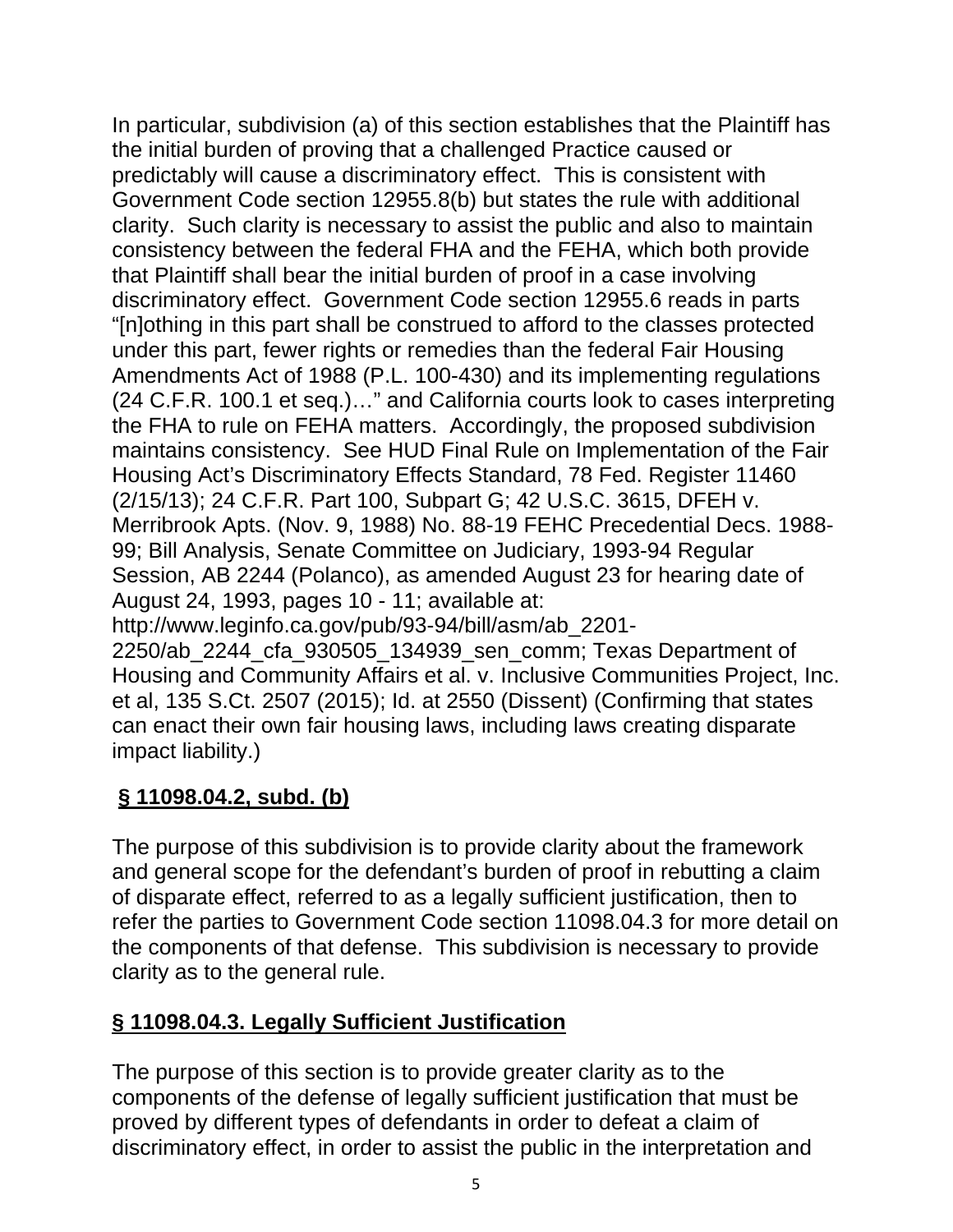implementation of Government Code section 12955.8(b). Further clarity is necessary to ensure compliance with the law, to prevent misconstruction of provisions in the statute, and to provide direction to the public where FEHA differs from the federal Fair Housing Act.

This section is drafted to be consistent with the comparable federal case law and regulations, except where FEHA provides greater rights and remedies to an aggrieved person than those afforded by federal law, as set out in Government Code section 12955.6. Government Code section 12955.6 reads in parts "[n]othing in this part shall be construed to afford to the classes protected under this part, fewer rights or remedies than the federal Fair Housing Amendments Act of 1988 (P.L. 100-430) and its implementing regulations (24 C.F.R. 100.1 et seq.)…" and California courts look to cases interpreting the FHA to rule on FEHA matters. Accordingly, the proposed subdivision maintains consistency with the FHA except in those instances where FEHA provides greater protection to protected classes or where FEHA provides distinctions among different types of defendants for purposes of establishing a legally sufficient justification.

In particular, Government Code Section 12955.8(b) provides more detailed direction as to the burden of proof in discriminatory effects cases than the federal law. It establishes comparable, but different, standards for the burden of showing a legally sufficient justification for business entities compared to other entities.

Section 12955.8(b)(1) also sets out a different burden of proof on less restrictive alternatives than federal law. The proposed regulatory section interprets 12955.8(b)(1) by making it explicit that the burden of showing there are less restrictive alternatives falls on defendant, which is consistent with DFEH v. Merribrook Apts., a FEHC Precedential Decision, and the legislative history of 12955.8, cited with approval in Merribrook. DFEH v. Merribrook Apts. (Nov. 9, 1988) No. 88-19 FEHC Precedential Decs. 1988- 99; Bill Analysis, Senate Committee on Judiciary, 1993-94 Regular Session, AB 2244 (Polanco), as amended August 23 for hearing date of August 24, 1993, pages 10 - 11; available at:

```
http://www.leginfo.ca.gov/pub/93-94/bill/asm/ab_2201-
```
2250/ab\_2244\_cfa\_930505\_134939\_sen\_comm. There is also a 9th Circuit Case in accord. Keith v. Volpe, 858 F.2d 467, 484 (9th Cir. 1988). Because FEHA language is different on this point than FHA, the requirements of this prong regarding burden of proof of less discriminatory alternatives are different than the burden on this issue set out in HUD Final Rule on Implementation of the Fair Housing Act's Discriminatory Effects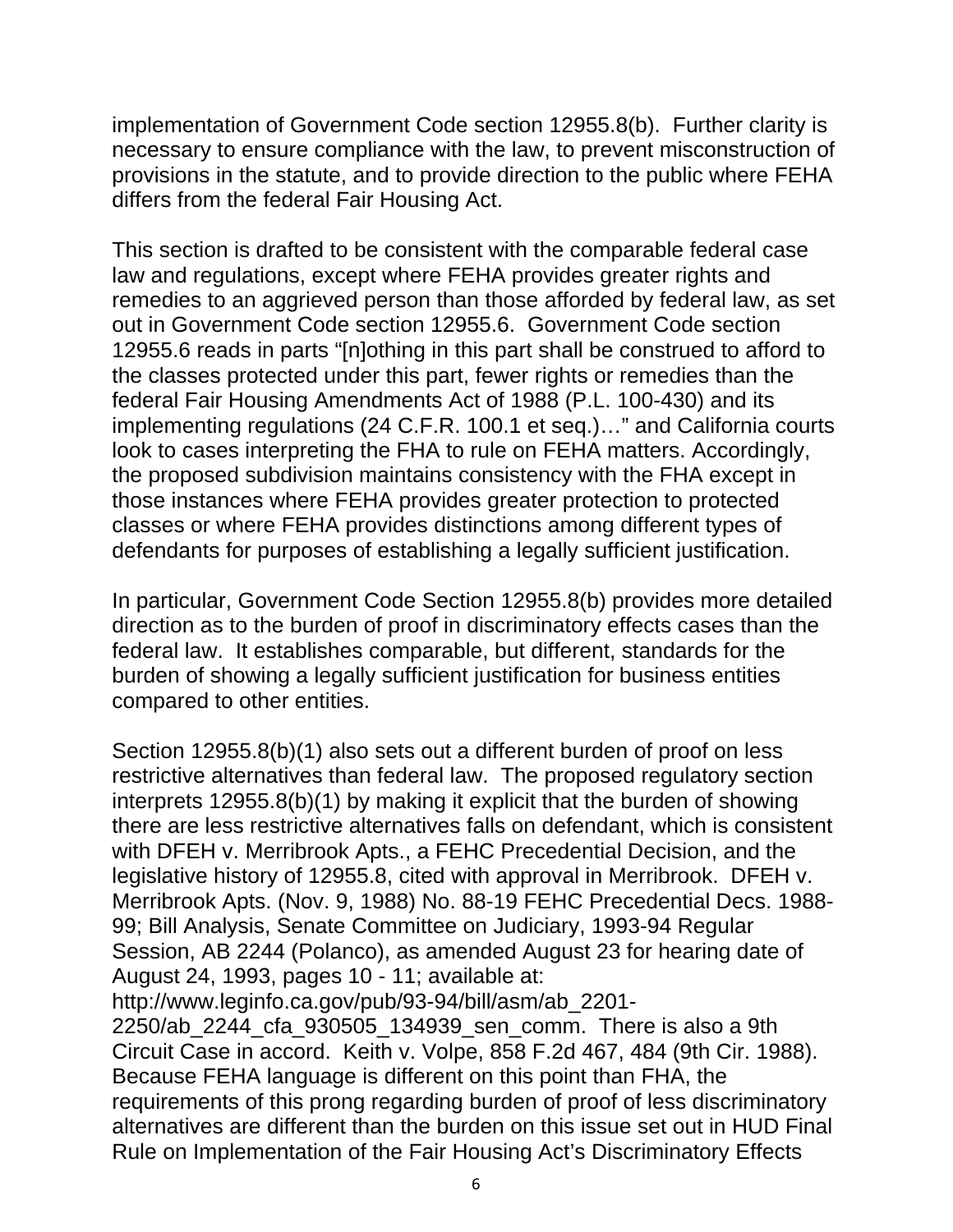Standard, 78 Fed. Register 11460 (2/15/13); 24 C.F.R. Part 100, Subpart G. See Texas Department of Housing and Community Affairs et al. v. Inclusive Communities Project, Inc. et al, 135 S.Ct. 2507 (2015); Id.at 2550 (Dissent) (Confirming that states can enact their own fair housing laws, including laws creating disparate impact liability).

The public will benefit from further clarification of these similarities and differences between FEHA and FHA, as described more specifically below in reference to each subdivision.

# **§ 11098.04.3, subd. (a)**

The purpose of this proposed subdivision is to provide greater clarity and specify the specific prongs necessary for a business establishment to establish that its actions had a legally sufficient justification and therefore did not create liability for a discriminatory effect. Government Code section 12955.8(b) sets out specific standards for business establishments, which are articulated in subdivisions (a)(1)-(2), and are consistent with state and federal law. See HUD Final Rule on Implementation of the Fair Housing Act's Discriminatory Effects Standard, 78 Fed. Register 11460 (2/15/13); 24 C.F.R. Part 100. Subdivision (a)(3) articulates the additional prong, as set forth in Government Code section 12955.8(b)(1) which applies both to business entities and other persons. The proposed subdivision is necessary to provide guidance to the public because section 12955.8(b) sets out different criteria for businesses that are not explicitly addressed under federal law, and because those criteria and 12955.8(b)(1) provide greater protection for members of Protected Classes than under parallel FHA provisions.

# **§ 11098.04.3, subd. (b)**

The purpose of this proposed subdivision is to provide greater clarity and specify the specific prongs necessary for a Person other than a business establishment to establish that its actions had a legally sufficient justification and therefore did not create liability for a discriminatory effect. Government Code section 12955.8(b) sets out parallel but specifically framed standards for Persons other than a business establishment, which are articulated in subdivision (b)(1)-(3), and are consistent with state and federal law. See HUD Final Rule on Implementation of the Fair Housing Act's Discriminatory Effects Standard, 78 Fed. Register 11460 (2/15/13); 24 C.F.R. Part 100. Subdivision (b)(4) articulates the additional prong, as set forth in Government Code section 12955.8(b)(1) which applies both to business entities and other persons. The proposed subdivision is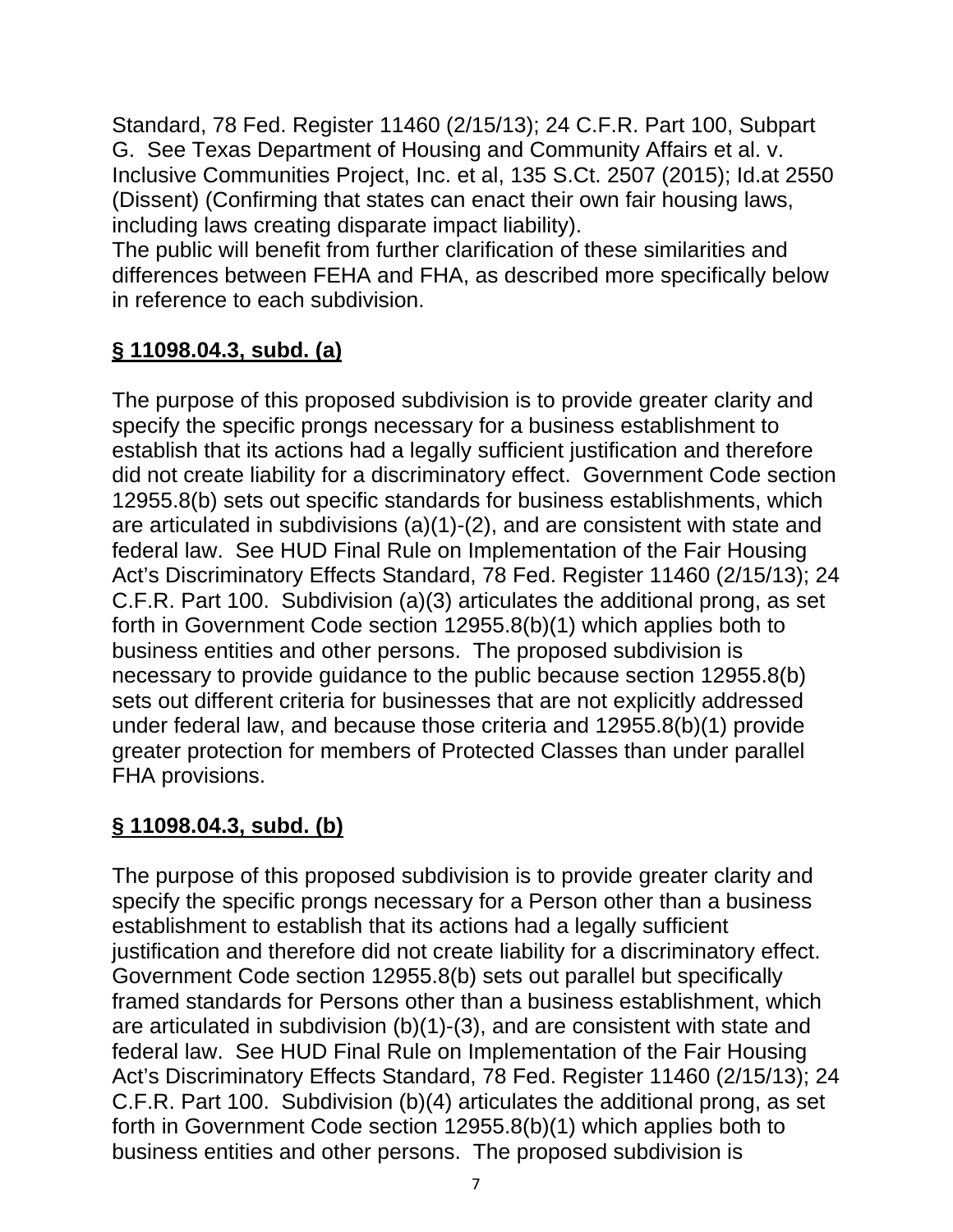necessary to provide guidance to the public because section 12955.8(b) sets out different criteria for nonbusiness establishments that are not explicitly addressed under federal law, and because those criteria and 12955.8(b)(1) provide greater protection for members of Protected Classes than under parallel FHA provisions.

# **§ 11098.04.3, subd. (c)**

This proposed subdivision makes explicit in this context the general rule of law that the defense of a legally sufficient justification must have an evidentiary support, and is consistent with the comparable FHA provisions. This proposed subdivision is necessary to prevent any misunderstanding about the necessary evidentiary basis for this defense.

## **§ 11098.04.3, subd. (d)**

This proposed subdivision adds a reference to the statutory definition of "business establishment," pursuant to Government Code section 12955.8(b)(2) and Civil Code section 51. This addition is necessary to elaborate upon a term that is used throughout this Article and the proposed regulations and enables the Council to succinctly state rules rather than provide definitions mid-sentence. In this instance, Government Code section 12955.8(b)(2) establishes the correct reference, but it is provided here for the sake of clarity and thoroughness, and using this term provides a body of existing case law to aid in implementation.

#### **§ 11098.04.4. Relationship of Legally Sufficient Justification to Intentional Violations**

The purpose of this section is to provide greater clarity as to the relationship between the defense of legally sufficient justification and a claim of intentional violations, in order to assist the public in the interpretation and implementation of Government Code section 12955.8. Further clarity is necessary to ensure compliance with the law and to prevent misconstruction of provisions in the statute and proposed regulations.

This section is drafted to be consistent with the comparable federal case law and regulations, pursuant to Government Code section 12955.6. Government Code section 12955.6 reads in part "[n]othing in this part shall be construed to afford to the classes protected under this part, fewer rights or remedies than the federal Fair Housing Amendments Act of 1988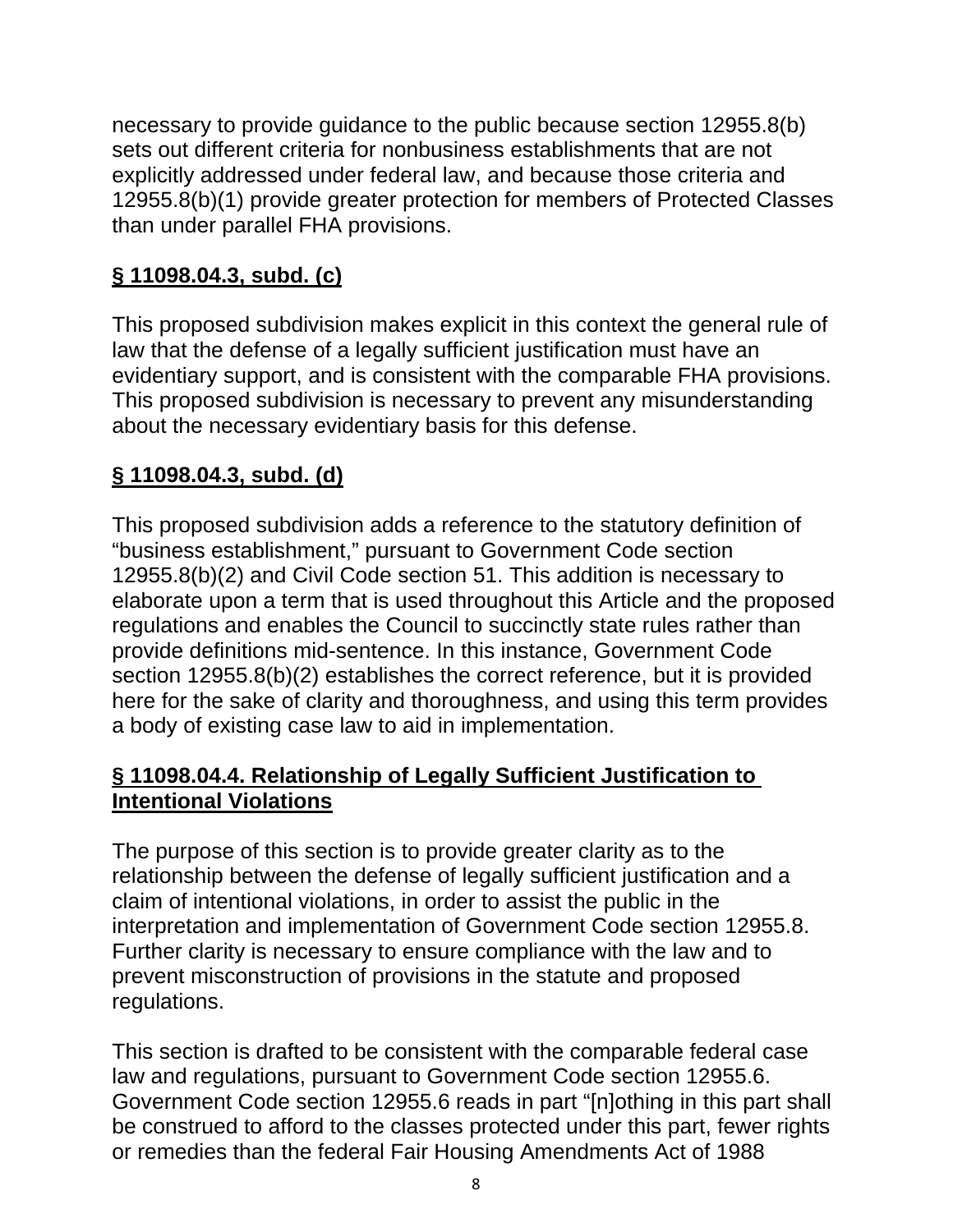(P.L.100-430) and its implementing regulations (24 C.F.R. 100.1 et seq.)…" and California courts look to cases interpreting the FHA to rule on FEHA matters. Accordingly, this section is drafted to be consistent with the comparable federal regulations and case law as well as state law provisions. See HUD Final Rule on Implementation of the Fair Housing Act's Discriminatory Effects Standard, 78 Fed. Register 11460 (2/15/13); 24 C.F.R. Part 100, Subpart G; 42 U.S.C. 3615, DFEH v. Merribrook Apts. (Nov. 9, 1988) No. 88-19 FEHC Precedential Decs. 1988-99; Bill Analysis, Senate Committee on Judiciary, 1993-94 Regular Session, AB 2244 (Polanco), as amended August 23 for hearing date of August 24, 1993, pages 10 - 11; available at: http://www.leginfo.ca.gov/pub/93- 94/bill/asm/ab\_2201-2250/ab\_2244\_cfa\_930505\_134939\_sen\_comm; Texas Department of Housing and Community Affairs et al. v. Inclusive Communities Project, Inc. et al, 135 S.Ct. 2507 (2015); Johnson v. Macy, 145 F.Supp.3d 907, 917 (2015) (When a plaintiff provides direct evidence, the burden-shifting analysis is unnecessary); Gilligan v. Jamco Dev. Corp., 108 F.3d 246, 250 (9th Cir.1997), abrogated on other grounds, as recognized by Borja–Valdes v. City and Cnty. of San Francisco, 2015 WL 5522287, \*8 n. 5 (N.D.Cal.2015) ("Where direct evidence is used to show that a housing decision was made in violation of the statute, the burden shifting analysis is inapposite."); Lowe v. City of Monrovia, 775 F.2d 998, 1006 (9th Cir.1985) ("a plaintiff can establish a prima facie case of disparate treatment without satisfying the McDonnell Douglas test.")

#### **§ 11098.04.5. Financial Practices with Discriminatory Effect**

The purpose of this section is to provide greater clarity as to specified financial practices that may give rise to a claim of discriminatory effect in order to assist the public in the interpretation and implementation of Government Code section 12955.8(b). Further clarity is necessary to ensure compliance with the law and to prevent misconstruction of provisions in the statute and proposed regulations.

This section is drafted to be consistent with the comparable federal case law and regulations, pursuant to Government Code section 12955.6. Government Code section 12955.6 reads in parts "[n]othing in this part shall be construed to afford to the classes protected under this part, fewer rights or remedies than the federal Fair Housing Amendments Act of 1988 (P.L.100-430) and its implementing regulations (24 C.F.R. 100.1 et seq.)…" and California courts look to cases interpreting the FHA to rule on FEHA matters. Accordingly, the proposed section is consistent with Government Code sections 12955.8(b) and 12955.7, as well as with the comparable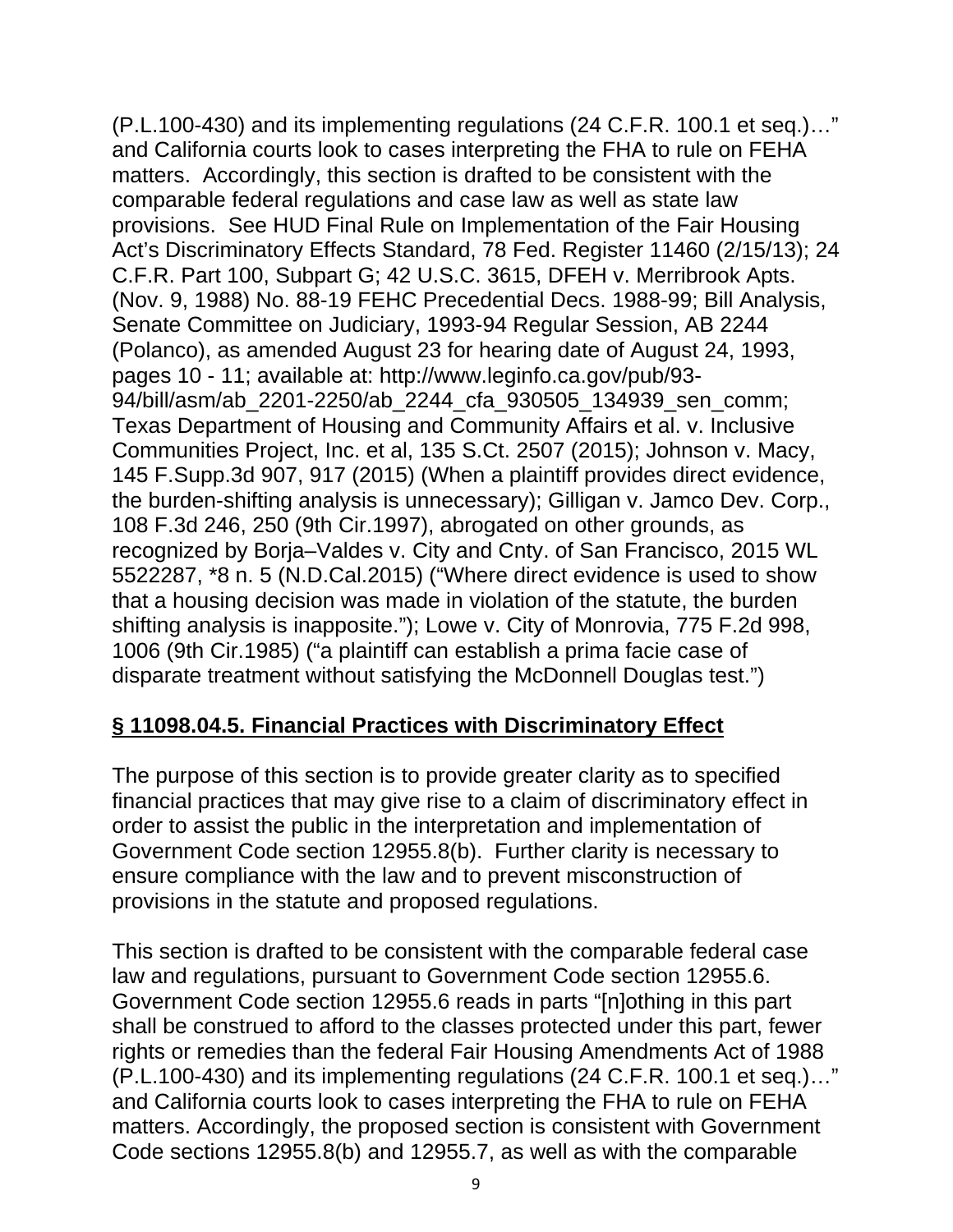federal regulations and case law. See HUD Final Rule on Implementation of the Fair Housing Act's Discriminatory Effects Standard, 78 Fed. Register 11460 (2/15/13); 24 C.F.R. Part 100, Subparts C and G.

# **§ 11098.04.5, subd. (a)**

The purpose of this proposed subdivision is to provide greater clarity as to specified housing related loan and financial assistance practices that may give rise to a claim of discriminatory effect in order to assist the public in the interpretation and implementation of Government Code section 12955.8(b). Further clarity is necessary to ensure compliance with the law and to prevent misconstruction of provisions in the statute and proposed regulations.

The proposed subdivision is consistent with Government Code sections 12955.8(b) and 12955.7(e), as well as with the comparable federal regulations and case law. See HUD Final Rule on Implementation of the Fair Housing Act's Discriminatory Effects Standard, 78 Fed. Register 11460 (2/15/13); 24 C.F.R. Part 100, Subparts C and G.

# **§ 11098.04.5, subd. (b)**

The purpose of this proposed subdivision is to provide greater clarity as to specified housing related financial assistance practices relating to servicing or provision of loans and financial assistance that may give rise to a claim of discriminatory effect in order to assist the public in the interpretation and implementation of Government Code section 12955.8(b). Further clarity is necessary to ensure compliance with the law and to prevent misconstruction of provisions in the statute and proposed regulations.

The proposed subdivision is consistent with Government Code sections 12955.8(b) and 12955.7(e) and (i), as well as with the comparable federal regulations and case law. See HUD Final Rule on Implementation of the Fair Housing Act's Discriminatory Effects Standard, 78 Fed. Register 11460 (2/15/13); 24 C.F.R. Part 100, Subparts C and G.

## **§ 11098.04.6. Residential Real Estate-Related Practices with Discriminatory Effect**

The purpose of this section is to provide greater clarity as to specified residential real estate practices that may give rise to a claim of discriminatory effect, in order to assist the public in the interpretation and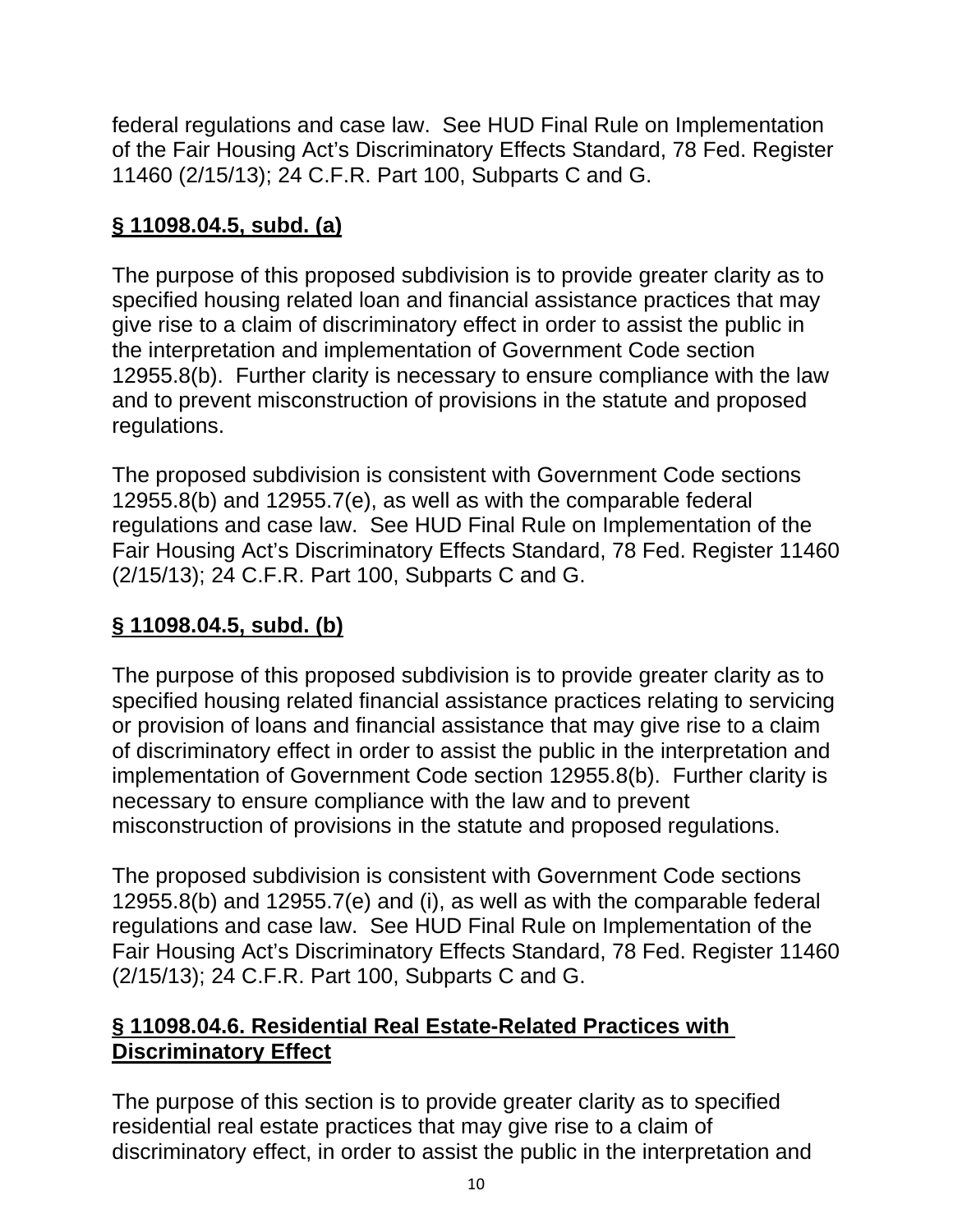implementation of Government Code section 12955.8(b). Further clarity is necessary to ensure compliance with the law and to prevent misconstruction of provisions in the statute and proposed regulations.

This section is drafted to be consistent with the comparable federal case law and regulations, pursuant to Government Code section 12955.6. Government Code section 12955.6 reads in parts "[n]othing in this part shall be construed to afford to the classes protected under this part, fewer rights or remedies than the federal Fair Housing Amendments Act of 1988 (P.L.100-430) and its implementing regulations (24 C.F.R. 100.1 et seq.)…" and California courts look to cases interpreting the FHA to rule on FEHA matters. Accordingly, the proposed section is consistent with Government Code sections 12955.8(b) and 12955.7(i) and (j), as well as with the comparable federal regulations and case law. See HUD Final Rule on Implementation of the Fair Housing Act's Discriminatory Effects Standard, 78 Fed. Register 11460 (2/15/13); 24 C.F.R. Part 100, Subpart C, Sec. 100.120, and Subpart G.

# **§ 11098.04.6, subd. (a)**

The purpose of this proposed subdivision is to provide greater clarity as to specified residential real estate related practices, particularly those involving withholding information or providing inaccurate information about the availability of loans and financial assistance, that may give rise to a claim of discriminatory effect, in order to assist the public in the interpretation and implementation of Government Code section 12955.8(b). Further clarity is necessary to ensure compliance with the law and to prevent misconstruction of provisions in the statute and proposed regulations.

The proposed subdivision is consistent with Government Code sections 12955.8(b) and 12955.7(e), (i) and (j), as well as with the comparable federal regulations and case law. See HUD Final Rule on Implementation of the Fair Housing Act's Discriminatory Effects Standard, 78 Fed. Register 11460 (2/15/13); 24 C.F.R. Part 100, Subpart C, Sec. 100.120, and Subpart G.

# **§ 11098.04.6, subd. (b)**

The purpose of this proposed subdivision is to provide greater clarity as to specified residential real estate related practices, particularly those involving the provision or denial of loans and financial assistance, or that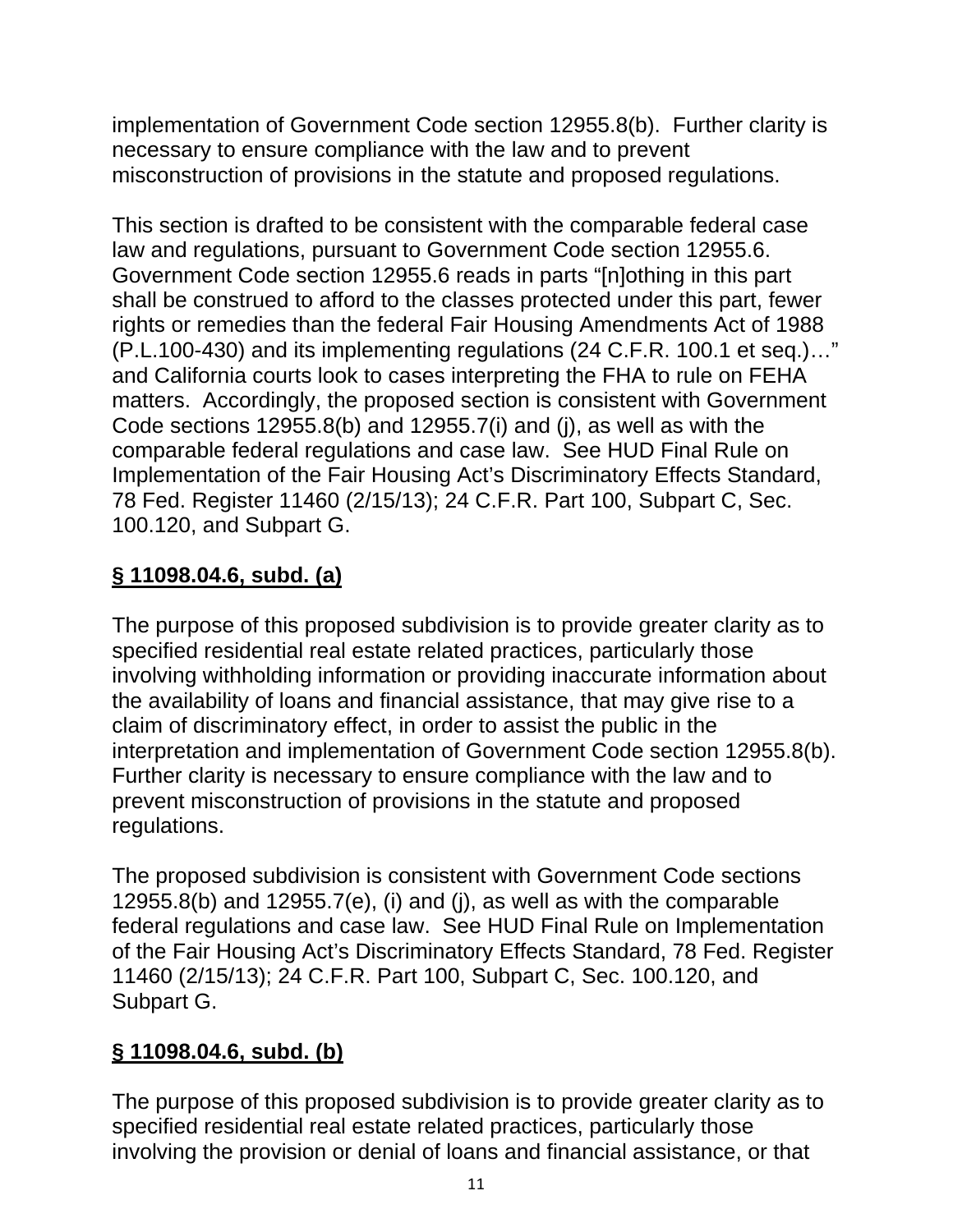involves provision of different terms related to such assistance, that may give rise to a claim of discriminatory effect, in order to assist the public in the interpretation and implementation of Government Code section 12955.8(b). Further clarity is necessary to ensure compliance with the law and to prevent misconstruction of provisions in the statute and proposed regulations.

The proposed subdivision is consistent with Government Code sections 12955.8(b) and 12955.7(e), (i), and (j), as well as with the comparable federal regulations and case law. See HUD Final Rule on Implementation of the Fair Housing Act's Discriminatory Effects Standard, 78 Fed. Register 11460 (2/15/13); 24 C.F.R. Part 100, Subpart C, Sec. 100.120, and Subpart G.

# **Article 14. Discrimination in Land Use Practices**

# **§ 11098.14.1. Definitions.**

The purpose of this section is to define terms relating to land use which are used throughout this Article.

# **§ 11098.14.1, subd. (a)**

The Council proposes to add the definition of "Public Land Use Practices." This addition is necessary to elaborate upon and clarify a term that is used extensively in Article 14 and which is common in case law. It enables the Council to state rules succinctly rather than provide a definition mid-stream. It also is necessary to clarify the distinction drawn in the statute between public and private land use practices. Specific practices are identified as examples for clarification. The proposed definition is consistent with Government Code section 12955.7(l) and with the Fair Housing Act.

# **§ 11098.14.1, subd. (b)**

The Council proposes to add the definition of "Private Land Use Practices." This addition is necessary to elaborate upon and clarify a term that is used extensively in Article 14 and which is common in case law. It enables the Council to state rules succinctly rather than provide a definition mid-stream. It also is necessary to clarify the distinction drawn in the statute between public and private land use practices. Specific practices are identified as examples for clarification. The proposed definition is consistent with Government Code section 12955.7(l) and with the Fair Housing Act.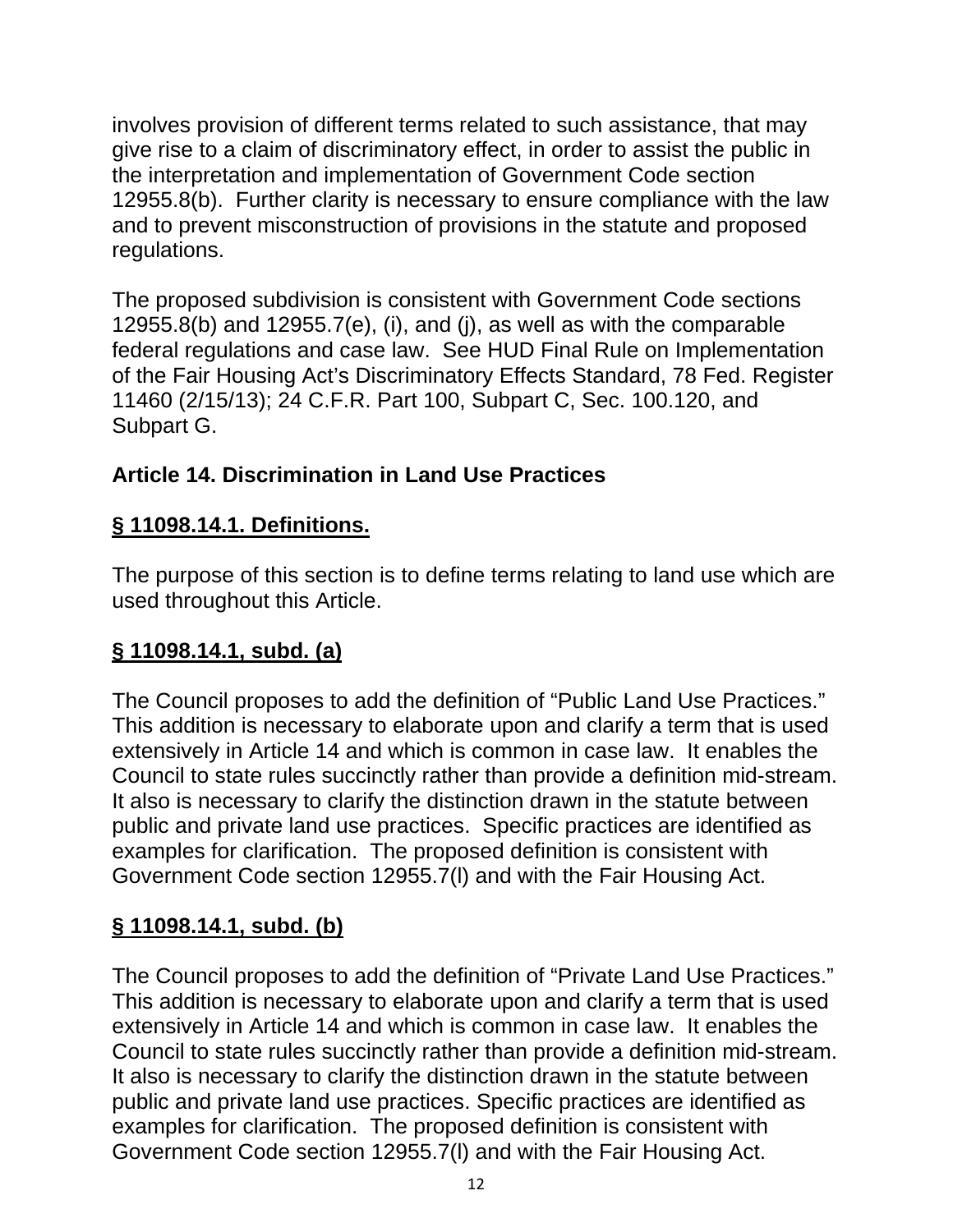#### **§ 11098.14.2. Discrimination in Land Use Practices and Housing Programs Prohibited**

The purpose of this section is to identify specific actions that have been identified in FEHA, including in section 12955.7(l), or case law as discriminatory practices, in order to provide more guidance to the public. In addition, providing detailed examples is necessary to ensure consistency with a variety of state statutory and common law provisions and with federal law where that law accurately reflects parallel California law. Government Code section 19255.6 reads in part: "[n]othing in this part shall be construed to afford to the classes protected under this part, fewer rights or remedies than the federal Fair Housing Amendments Act of 1988 (P.L. 100- 430) and its implementing regulations (24 C.F.R. section 100.1 et seq.)…" and California courts look to cases interpreting the FHA to rule on FEHA matters.

This section is drafted to be consistent with the comparable federal regulations and guidance, but provides greater specificity in some areas due to the more detailed language in Government Code Section 12955(l) and related California statutes. See, for example, Civil Code sections 53 and 782 et seq., and Government Code sections 12956.1 and 12956.2 (regarding restrictive covenants), Government Code 65008 (regarding other discriminatory land use practices), and California Attorney General Guidance on reasonable accommodations in land use practices. Letter to All California Mayors from the Office of the Attorney General, Bill Lockyer, A.G., re: "Adoption of a Reasonable Accommodation Procedure," May 15, 2001, ag.ca.gov/civilrights/pdf/reasonab\_1.pdf. This section is also drafted to be consistent with Federal guidance on discriminatory land use practices, and relevant case law. Joint Statement of the Dept. of Justice and the Dept. of Housing and Urban Development, "Group Homes, Local Land Use, and the Fair Housing Act, August 18, 1999, and Related Questions and Answers, Updated August 6, 2015, https://www.justice.gov/crt/joint-statement-department-justice-anddepartment-housing-and-urban-development-1; Joint Statement, Chapter 1277, Statutes of 1993, Sec. 18 (Legislative Intent Language on 12955); H.R. Rep. No. 100-711, 100th Congress, 2d Sess. 24, reprinted in 1988 U.S. Code Cong. \* Admin news at 2173, 2185 (Legislative Intent language on FHA); Turning Point, Inc. v. City of Caldwell, 74 F.3d 941 (9th Cir. 1996), Broadmoor San Clemente Homeowners v. Nelson (1994) 25 Cal.App.4th 1; Hall v. Butte Home Health (1997) 60 Cal.App.4th 308.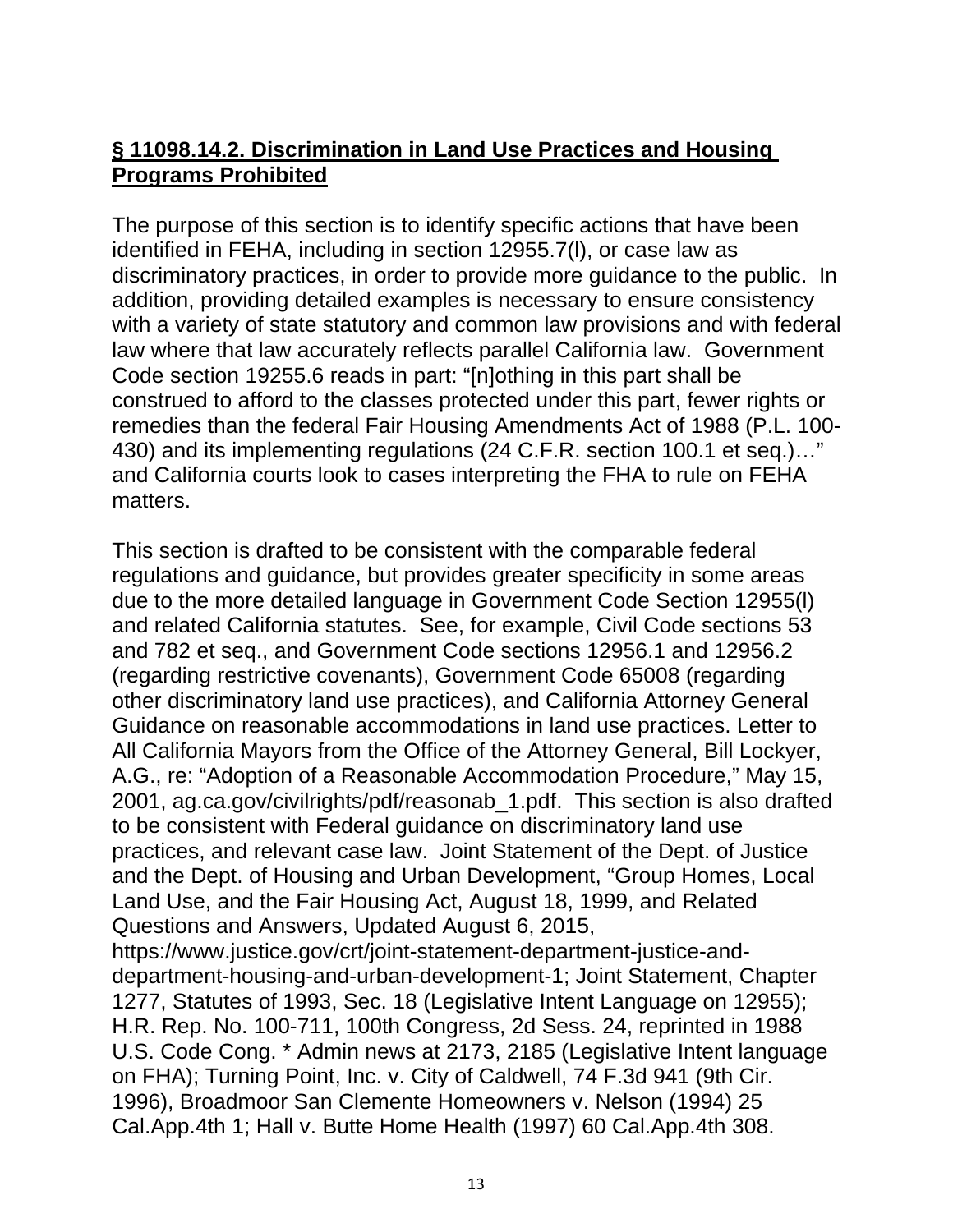# **§ 11098.14.2, subd. (a)**

The purpose of this proposed subdivision is to provide greater clarity as to specified practices relating to regulation of land use ownership and land use benefits that may give rise to a claim of discriminatory intent or a claim of discriminatory effect, in order to assist the public in the interpretation and implementation of Government Code section 12955.7(l). Further clarity is necessary to ensure compliance with the law and to prevent misconstruction of provisions in the statute and proposed regulations.

The proposed subdivision is consistent with Government Code sections 12955.8(b) and 12955.7(l), as well as with the comparable federal regulations and case law.

## **§ 11098.14.2, subd. (b)**

The purpose of this proposed subdivision is to provide greater clarity as to specified practices relating to regulation of residential uses, landownership, tenancies and other land use benefits that may give rise to a claim of discriminatory intent or a claim of discriminatory effect, in order to assist the public in the interpretation and implementation of Government Code section 12955.7(l). Further clarity is necessary to ensure compliance with the law and to prevent misconstruction of provisions in the statute and proposed regulations. In addition, providing detailed examples is necessary to ensure consistency with a variety of state statutory and common law provisions and with federal law where that law accurately reflects parallel California law.

The proposed subdivision is consistent with Government Code sections 12955.8(b) and 12955.7(l), as well as with the comparable federal regulations and case law.

# **§ 11098.14.2, subd. (c)**

The purpose of this proposed subdivision is to provide greater clarity as to specified practices relating to land use decisions and authorizations that may give rise to a claim of discriminatory intent or a claim of discriminatory effect, in order to assist the public in the interpretation and implementation of Government Code section 12955.7(l). Further clarity is necessary to ensure compliance with the law and to prevent misconstruction of provisions in the statute and proposed regulations.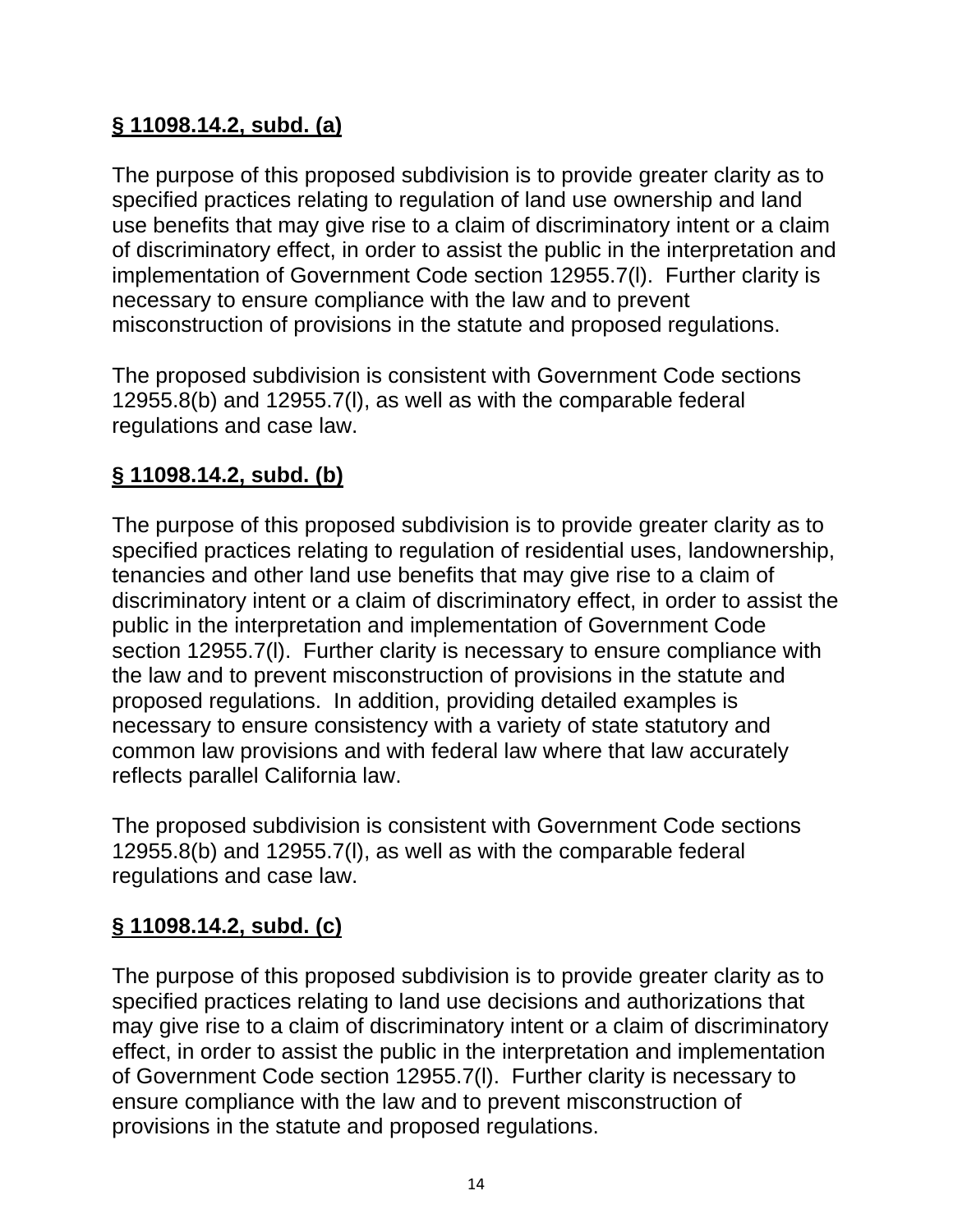The proposed subdivision is consistent with Government Code sections 12955.8(b) and 12955.7(l), as well as with the comparable federal regulations and case law.

# **§ 11098.14.2, subd. (d)**

The purpose of this proposed subdivision is to provide greater clarity as to specified practices relating to provision of governmental services in connection with residential uses that may give rise to a claim of discriminatory intent or a claim of discriminatory effect, in order to assist the public in the interpretation and implementation of Government Code section 12955.7(l). Further clarity is necessary to ensure compliance with the law and to prevent misconstruction of provisions in the statute and proposed regulations. In addition, providing detailed examples is necessary to ensure consistency with a variety of state statutory and common law provisions and with federal law where that law accurately reflects parallel California law.

The proposed subdivision is consistent with Government Code sections 12955.8(b) and 12955.7(l), as well as with the comparable federal regulations and case law.

# **§ 11098.14.2, subd. (e)**

The purpose of this proposed subdivision is to provide greater clarity as to specified practices that may limit privileges, services or facilities relating to residential uses that may give rise to a claim of discriminatory intent or a claim of discriminatory effect, in order to assist the public in the interpretation and implementation of Government Code section 12955.7(l). Further clarity is necessary to ensure compliance with the law and to prevent misconstruction of provisions in the statute and proposed regulations.

The proposed subdivision is consistent with Government Code sections 12955.8(b) and 12955.7(l), as well as with the comparable federal regulations and case law.

# **§ 11098.14.2, subd. (f)**

The purpose of this proposed subdivision is to provide greater clarity as to the use of, approval of, or implementation of restrictive covenants that may give rise to a claim of discriminatory intent or a claim of discriminatory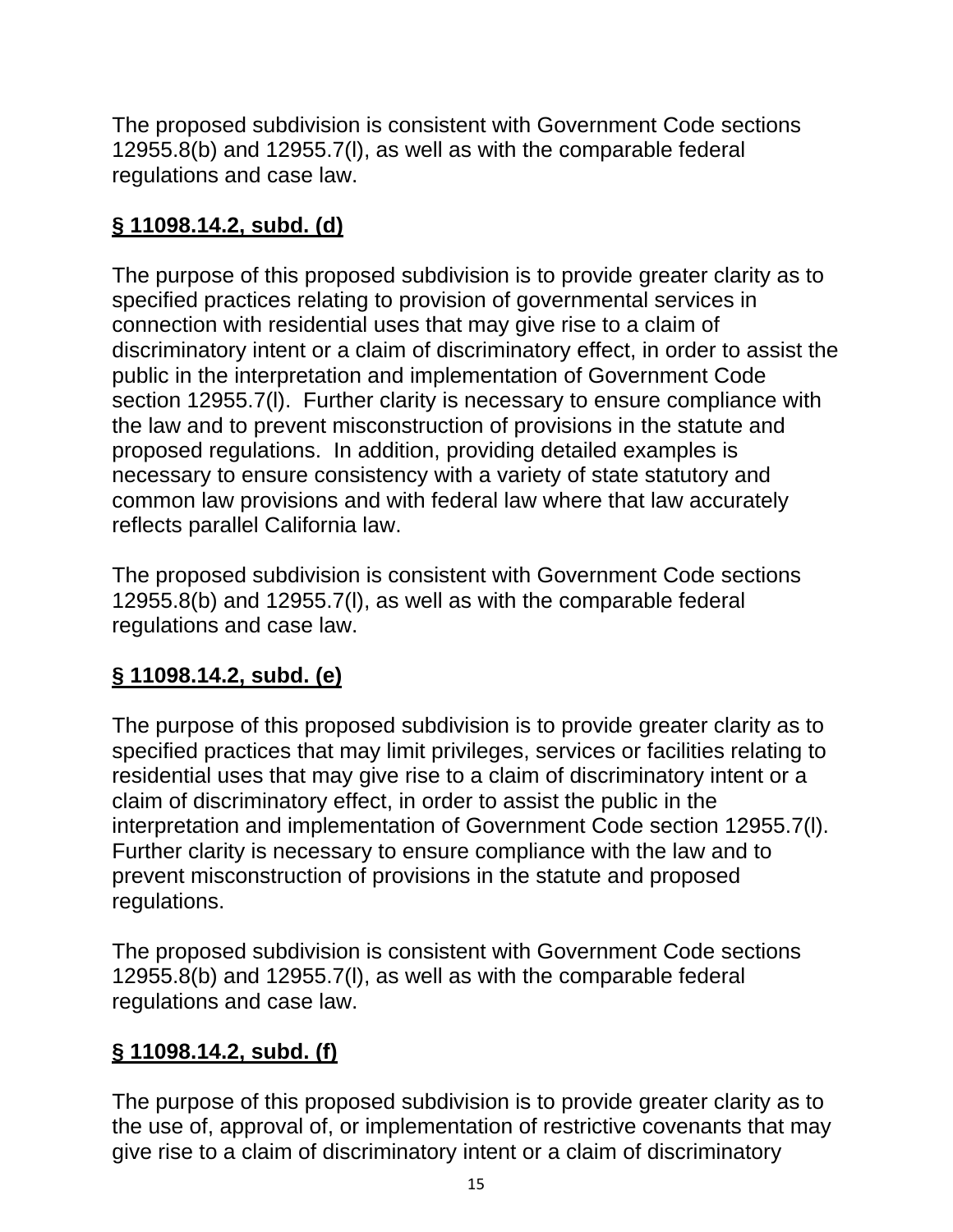effect, in order to assist the public in the interpretation and implementation of Government Code section 12955.7(l). Further clarity is necessary to ensure compliance with the law and to prevent misconstruction of provisions in the statute and proposed regulations.

The proposed subdivision is consistent with Government Code sections 12955.8(b) and 12955.7(l), as well as with California Civil Code sections 53 and 782 et seq., and Government Code sections 12956.1 and 12956.2, regarding restrictive covenants, as well as with the comparable federal regulations and case law.

# **§ 11098.14.2, subd. (g)**

The purpose of this proposed subdivision is to provide greater clarity as to the enactment, implementation, or operation of housing programs that may give rise to a claim of discriminatory intent or a claim of discriminatory effect, in order to assist the public in the interpretation and implementation of Government Code section 12955.7(l). Further clarity is necessary to ensure compliance with the law and to prevent misconstruction of provisions in the statute and proposed regulations.

The proposed subdivision is consistent with Government Code sections 12955.8(b) and 12955.7(l), as well as with the comparable federal regulations and case law.

# **§ 11098.14.2, subd. (h)**

The purpose of this proposed subdivision is to provide greater clarity that the failure of a governmental body to make reasonable accommodations to ordinances, rules, policies, Practices or services, when required by law, may give rise to a discriminatory land use practice, in order to assist the public in the interpretation and implementation of Government Code section 12955.7(l). Further clarity is necessary to ensure compliance with the law and to prevent misconstruction of provisions in the statute and proposed regulations.

The proposed subdivision is consistent with Government Code sections 12955.8(b) and 12955.7(l), and the California Attorney General's Guidance on reasonable accommodations in land use practices. Letter to All California Mayors from the Office of the Attorney General, Bill Lockyer, A.G., re: "Adoption of a Reasonable Accommodation Procedure," May 15, 2001, ag.ca.gov/civilrights/pdf/reasonab\_1.pdf. It also clarifies that other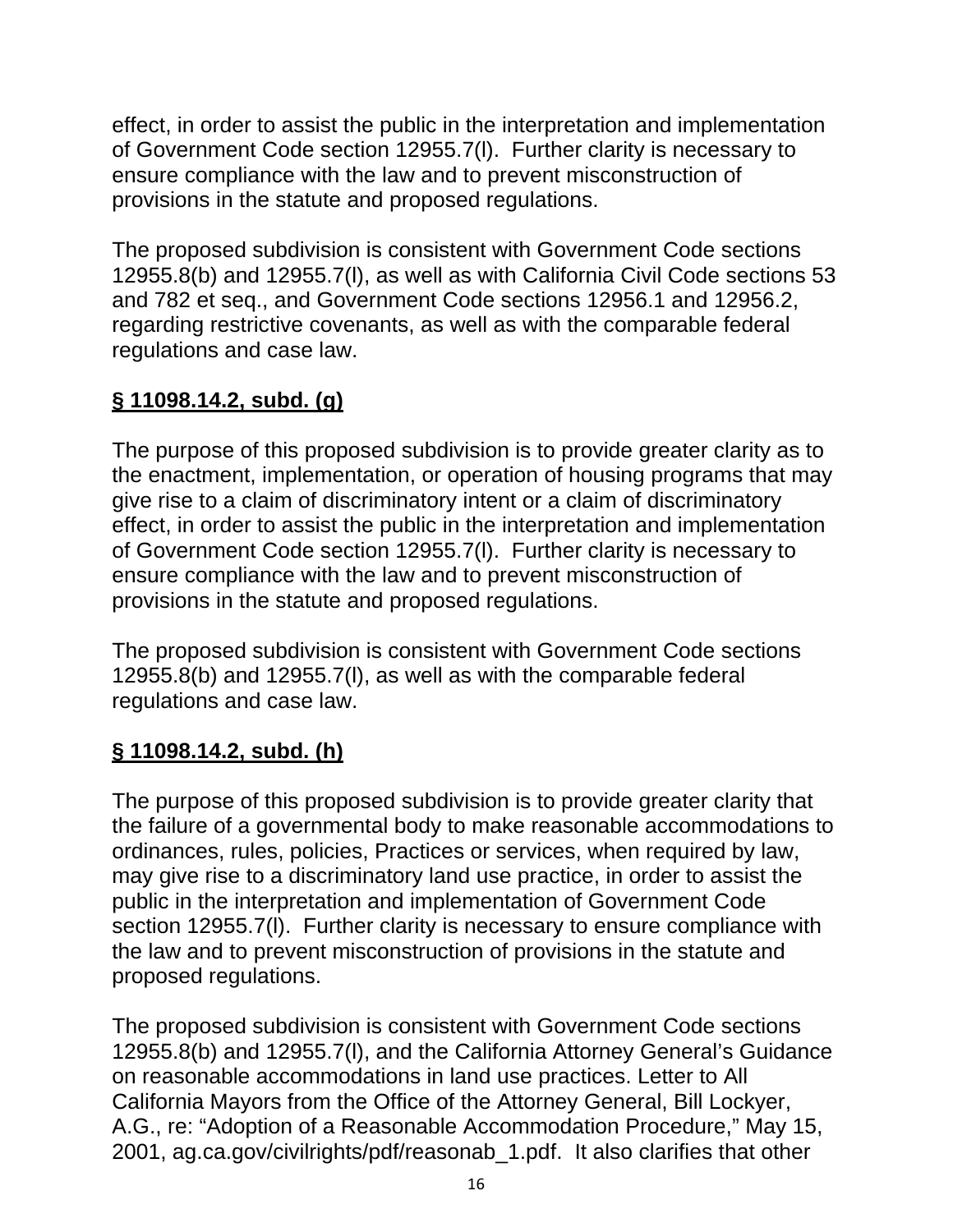existing statutory and regulatory provisions, both federal and state, regarding provisions of reasonable accommodations to people with disabilities, apply to Public Land Use Practices. See also Joint Statement of the Dept. of Justice and the Dept. of Housing and Urban Development, "Group Homes, Local Land Use, and the Fair Housing Act, August 18, 1999, and Related Questions and Answers, Updated August 6, 2015, https://www.justice.gov/crt/joint-statement-department-justice-anddepartment-housing-and-urban-development-1; Joint Statement, Chapter 1277, Statutes of 1993, Sec. 18 (Legislative Intent Language on 12955); H.R. Rep. No. 100-711, 100th Congress, 2d Sess. 24, reprinted in 1988 U.S. Code Cong. \* Admin news at 2173, 2185 (Legislative Intent language on FHA); Turning Point, Inc. v. City of Caldwell, 74 F.3d 941 (9th Cir. 1996), Broadmoor San Clemente Homeowners v. Nelson (1994) 25 Cal.App.4th 1; Hall v. Butte Home Health (1997) 60 Cal.App.4th 308.

## **§ 11098.14.2, subd. (i)**

The purpose of this proposed subdivision is to provide greater clarity that the failure of a governmental body to provide reasonable modifications to housing programs or dwellings, when required by law, may give rise to a discriminatory land use practice, in order to assist the public in the interpretation and implementation of Government Code section 12955.7(l). Further clarity is necessary to ensure compliance with the law and to prevent misconstruction of provisions in the statute and proposed regulations.

The proposed subdivision is consistent with Government Code sections 12955.8(b) and 12955.7(l), and other existing statutory and regulatory provisions, both federal and state, regarding provisions of reasonable modifications to people with disabilities.

# **§ 11098.14.3. Land Use Practices with Discriminatory Effect**

The purpose of this section is to clarify the circumstances under which the Public and Private Land Use practices delineated in Section 11098.14.2 may give rise to a discriminatory effect claim, in order to assist the public in the interpretation and implementation of Government Code sections 12955.7(l) and 12955.8(b). Further clarity is necessary to ensure compliance with the law, to prevent misconstruction of provisions in the statute, and to provide direction to the public.

This section is also drafted to be consistent with Federal guidance on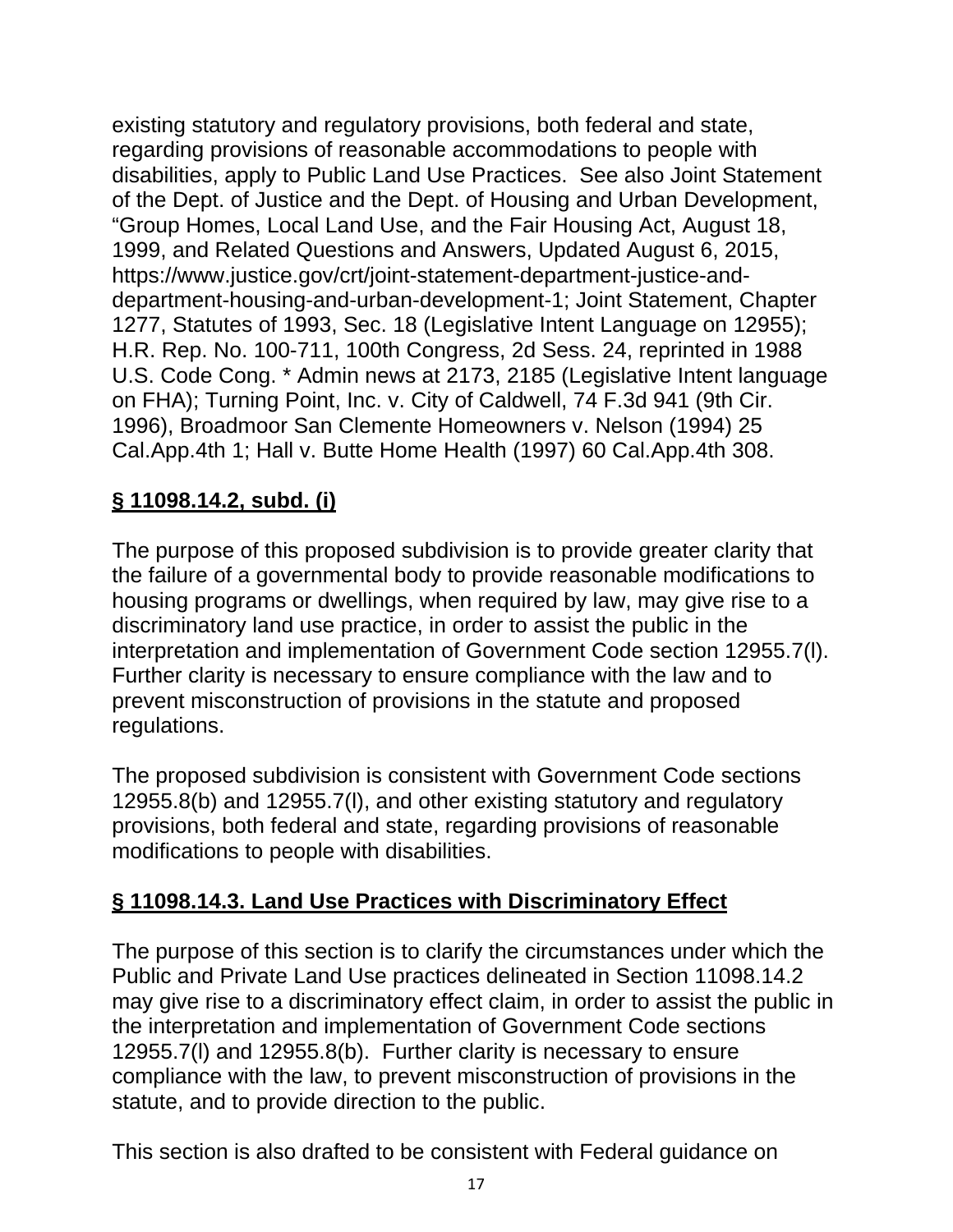discriminatory land use practices, and relevant case law. Joint Statement of the Dept. of Justice and the Dept. of Housing and Urban Development, "Group Homes, Local Land Use, and the Fair Housing Act, August 18, 1999, and Related Questions and Answers, Updated August 6, 2015, https://www.justice.gov/crt/joint-statement-department-justice-anddepartment-housing-and-urban-development-1; Joint Statement, Chapter 1277, Statutes of 1993, Sec. 18 (Legislative Intent Language on 12955); H.R. Rep. No. 100-711, 100th Congress, 2d Sess. 24, reprinted in 1988 U.S. Code Cong. \* Admin news at 2173, 2185 (Legislative Intent language on FHA); Turning Point, Inc. v. City of Caldwell, 74 F.3d 941 (9th Cir. 1996), Broadmoor San Clemente Homeowners v. Nelson (1994) 25 Cal.App.4th 1; Hall v. Butte Home Health (1997) 60 Cal.App.4th 308.

## **§ 11098.14.4. Specific Practices Related to Land Use Practices**

The purpose of this section is to delineate with more specificity certain Land Use Practices that are unlawful, where the nature of those practices and evolving case law might create confusion in the absence of such specificity. Further clarity is necessary to ensure compliance with the law, to prevent misconstruction of provisions in the statute, and to provide direction to the public.

#### **§ 11098.14.4, subd. (a)**

The purpose of this proposed subdivision is to provide greater clarity about when a governmental body's adoption of certain ordinances or practices related to nuisances may constitute a discriminatory Public Land Use practice, in order to assist the public in the interpretation and implementation of Government Code section 12955.7(l). Further clarity is necessary to ensure compliance with the law and to prevent misconstruction of provisions in the statute and proposed regulations.

This section is drafted to be consistent with the comparable federal law, pursuant to Government Code section 12955.6. Government Code section 12955.6 reads in parts "[n]othing in this part shall be construed to afford to the classes protected under this part, fewer rights or remedies than the federal Fair Housing Amendments Act of 1988 (P.L.100-430) and its implementing regulations (24 C.F.R. 100.1 et seq.)…" and California courts look to cases interpreting the FHA to rule on FEHA matters. Accordingly, the proposed section is consistent with Government Code sections 12955.8 and 12955.7(l), as well as with comparable federal law. See Office of General Counsel Guidance on Application of Fair Housing Act Standards to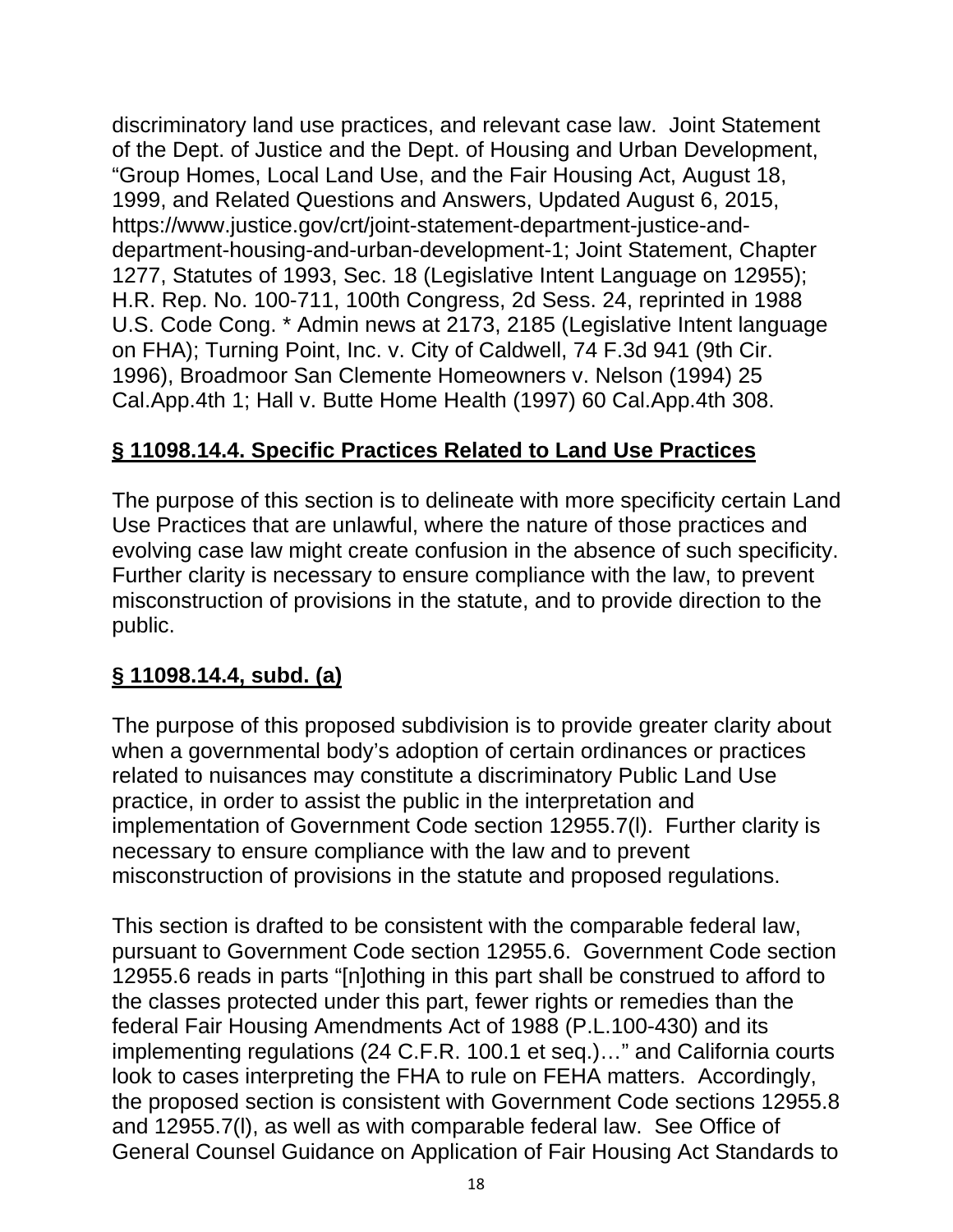the Enforcement of Local Nuisance and Crime-Free Housing Ordinances Against Victims of Domestic Violence, Other Crime Victims, and Others Who Require Police or Emergency Services (Sept. 13, 2016), available at http://portal.hud.gov/hudportal/documents/ huddoc?id=FinalNuisanceOrdGdnce.pdf.

#### **Article 18. Consideration of Criminal History Information in Housing**

FEHA prohibits discrimination in the sale, rental and financing of housing accommodations and in other housing-related activities on the basis of numerous protected classes, including race, color, and national origin. These regulations address how three types of liability (discriminatory effects, intentional discrimination and discriminatory statements) apply in fair housing cases under FEHA in which a housing provider or other covered person or entity justifies an adverse housing action based upon an individual's criminal history.

As background, it is important to note that significant public policies support the facilitation of re-entry of former prisoners, and the importance of housing in that regard. U.S. Dept. of Housing and Urban Development, Office of General Counsel Guidance on Application of Fair Housing Standards to the Use of Criminal Records by Providers of Housing and Real Estate-Related Transactions (Apr. 2016); *The Fortune Society, Inc. v. Sandcastle Towers Housing Development Fund Corp., et al.*, Civil Action No. CV-14-6410 (VMS), U.S. District Court, Eastern District of New York (Filed 10/18/2016). According to the California Department of Corrections and Rehabilitation's Spring 2016 Population Projections, California had 129,182 prisoners on June 30, 2015. Due to the impact of prisoners completing their sentences, court-ordered population reduction measures, and Proposition 47, many of these prisoners will be re-entering society. The vast majority of current prisoners will be released at some point. Over 4,500 inmates were resentenced and released from prison as a result of Proposition 47 alone. A great deal of empirical research demonstrates that access to housing is critical to successful reentry of former prisoners. However, many housing providers and others subject to FEHA currently have policies or practices that use criminal history information in order to make housing decisions. (David Thacher, The Rise of Criminal Background Screening in Rental Housing, 33 Law & Soc. Inquiry 5, 14 -15 (2008).) While providers and others have legitimate interests in screening potential tenants or borrowers to determine if they can fulfill a tenant's or borrower's obligations, individuals who have been arrested or who have criminal records often face difficult barriers in obtaining housing because of their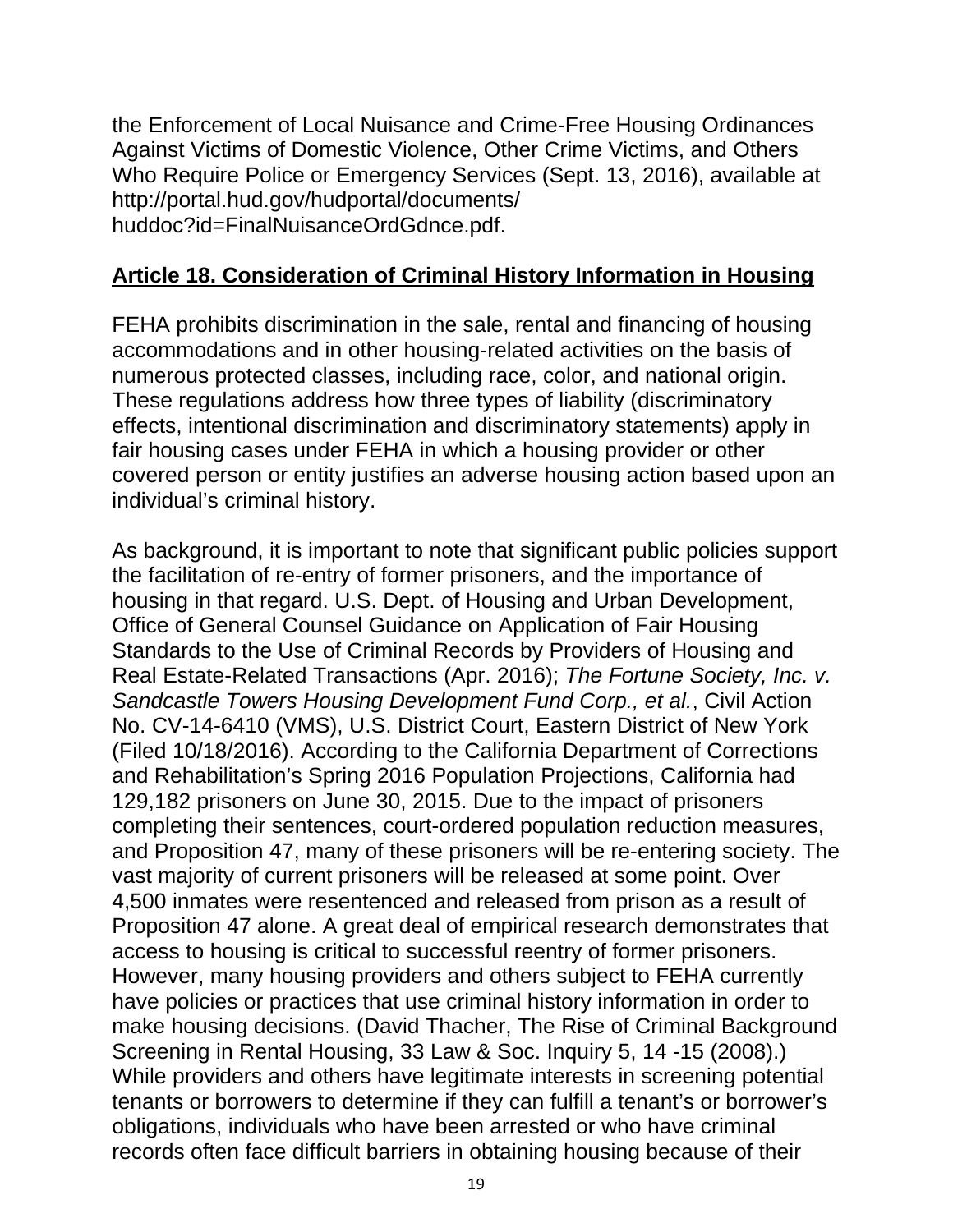criminal records, even if their criminal history bears no relationship to their ability to be a responsible tenant, housing consumer or borrower. Consequently, they have a high risk of becoming homeless, which is in turn linked to a greater propensity to reoffend.

Furthermore, nationally and in California, arrest, conviction and incarceration rates of African Americans and Hispanics (or Latinos), and possibly other protected classes, are disproportionate to their numbers in the general population. U.S. Dept. of Housing and Urban Development, Office of General Counsel Guidance on Application of Fair Housing Standards to the Use of Criminal Records by Providers of Housing and Real Estate-Related Transactions (Apr. 2016). Hence, the use of criminal history information in housing decisions is likely to disproportionately negatively affect African Americans and Latino populations. U.S. Dept. of Housing and Urban Development, Office of General Counsel Guidance on Application of Fair Housing Standards to the Use of Criminal Records by Providers of Housing and Real Estate-Related Transactions (Apr. 2016). While having a criminal record is not a protected characteristic under FEHA, restrictions on housing opportunities based upon policies or practices that use criminal history violate the Act if, without sufficient legal justification: (1) they have a discriminatory effect on members of Protected Classes; (2) they constitute intentional discrimination on members of protected classes; or, (3) statements about the use of criminal history information that are discriminatory.

The primary benefits of these regulations will be to prevent such discrimination, to reduce instances of discrimination, and to provide a clear basis for DFEH and courts to apply FEHA to cases where such discrimination is alleged. A secondary benefit will be to assist in enabling formerly incarcerated persons to successfully reenter society and to reduce recidivism.

#### **§ 11098.18.1. Discriminatory Effect of Criminal History Information.**

The purpose of this section is to set out the general rule that defendants can be liable for discrimination based upon a claim of discriminatory effect if their use of criminal history information has a discriminatory effect on members of a Protected Class that is not supported by a legally sufficient justification. The section clarifies that Article 4 is the legal standard for such liability. This section is necessary to make explicit that discriminatory effect based upon the use of criminal history information is a valid (though preexisting) cause of action. Proposed section 11098.18.3 provides more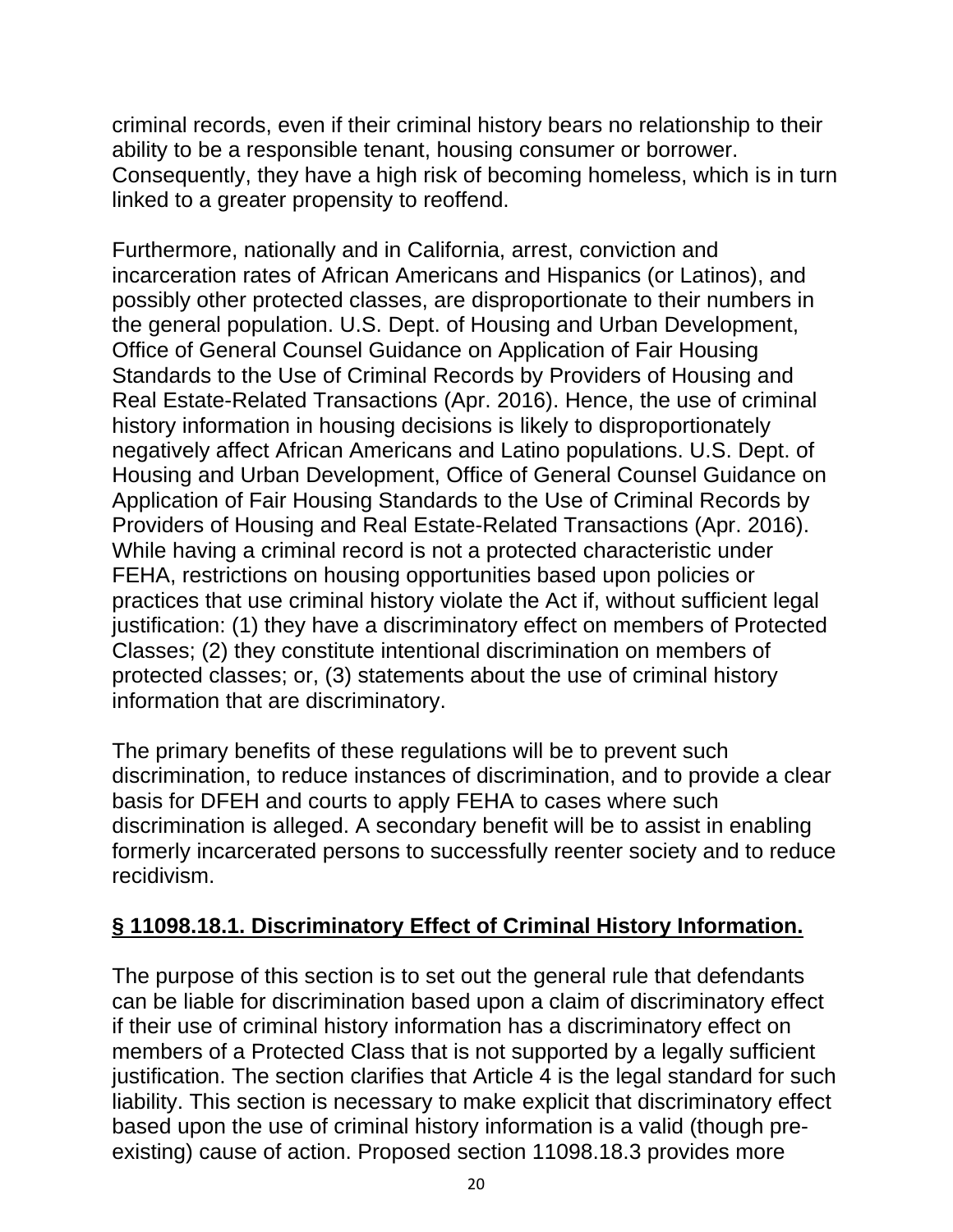specificity and clarity as to the application of discriminatory effect in criminal history information cases.

The following are persuasive authority for this section: U.S. Dept. of Housing and Urban Development, Office of General Counsel Guidance on Application of Fair Housing Standards to the Use of Criminal Records by Providers of Housing and Real Estate-Related Transactions (Apr. 2016) and United States of America's Statement of Interest, Doc. No. 102, *The Fortune Society, Inc. v. Sandcastle Towers Housing Development Fund Corp., et al.*, Civil Action No. CV-14-6410 (VMS), U.S. District Court, Eastern District of New York (Filed 10/18/2016).

## **§ 11098.18.2. Discriminatory Statements Regarding Criminal History**

The purpose of this section is to set out the general rule that defendants can be liable for discrimination based upon a claim of discriminatory effect if their use of criminal history information violates the applicable standard. The section clarifies that liability could be based either on the legal standard for discriminatory statement liability or on Article 4 (if the discriminatory statement has a discriminatory effect that is not supported by a legally sufficient justification). This section is necessary because it makes explicit the rule that a discriminatory statement based upon the use of criminal history information may give rise to a valid (though pre-existing) cause of action. The problem it addresses is that if a housing provider makes certain statements about the use of criminal information in its screening policy (e.g. "We don't allow criminals here."), members of protected classes may be illegally dissuaded from applying for housing, or such statements may have a disparate impact on members of protected classes. The benefit of this section will be to prevent or reduce such instances of discrimination.

#### **§ 11098.18.3. Plaintiff's Burden of Proof in Discriminatory Effects Cases Related to Criminal History Information.**

This section provides more specificity and clarity to the application of the discriminatory effect standard in criminal history information cases by setting out the plaintiff's burden of proof in criminal history information cases. This section along with those that follow are necessary to clarify this rapidly evolving area of law.

# **§ 11098.18.3, subd. (a)**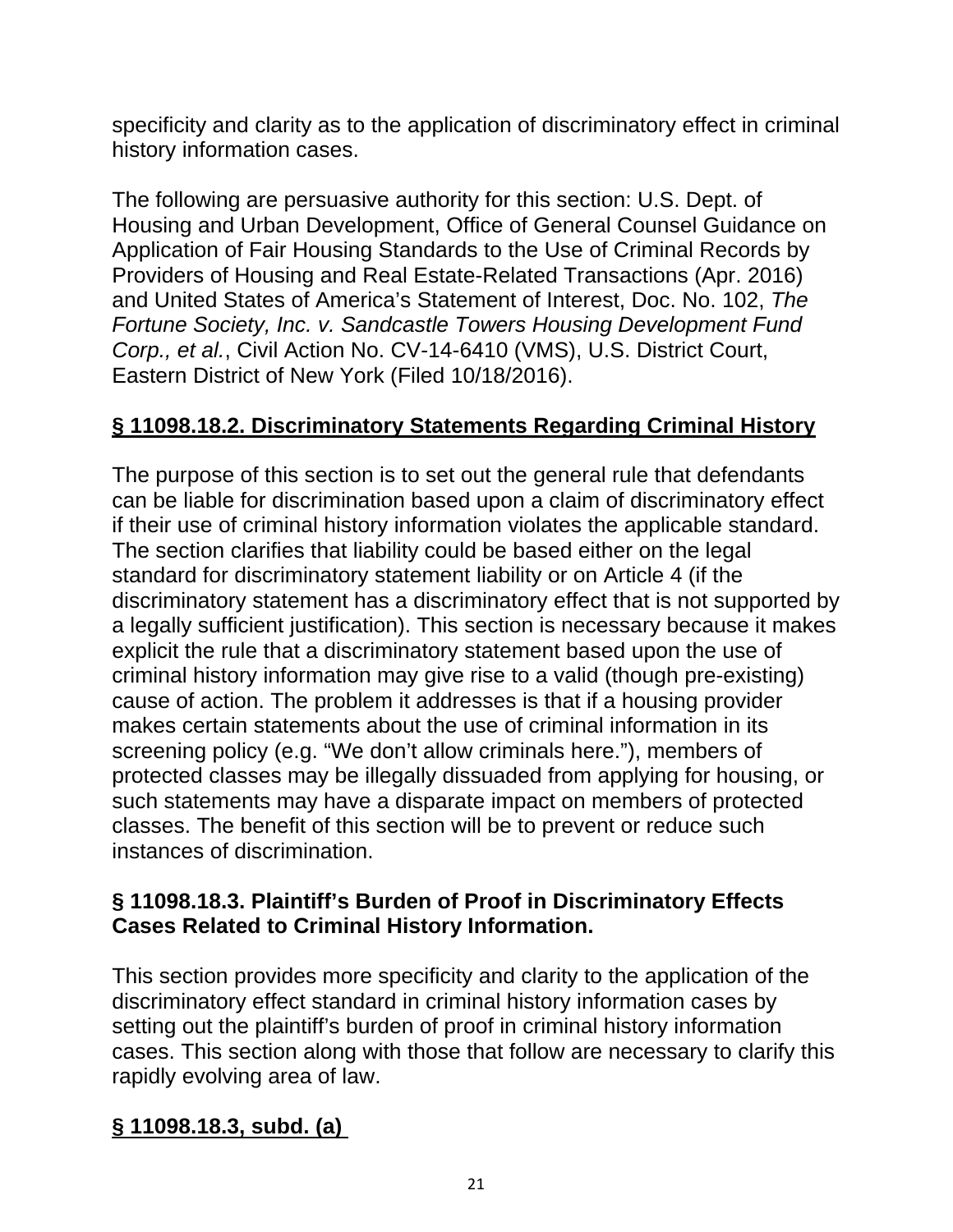The purpose of the first sentence of this subdivision is to contextualize the rest of this section. It is necessary to clarify that not all inquiries or use of criminal history information in housing are prohibited, but only those that are discriminatory. The purpose of the second sentence of this subdivision is to clarify that the types of evidence that a plaintiff can use to establish a discriminatory effect include statistics, but are not limited to statistics. U.S. Dept. of Housing and Urban Development, Office of General Counsel Guidance on Application of Fair Housing Standards to the Use of Criminal Records by Providers of Housing and Real Estate-Related Transactions (Apr. 2016). Mt. Holly Gardens Citizens in Action, Inc. v. Twp. Of Mt. Holly, 658 F.3d 375, 382 (3d Cir. 2011) ("No single test controls in measuring disparate impact, but the [plaintiff] must offer proof of disproportionate impact, measured in a plausible way."), *cert dismissed*, 134 S.Ct. 636 (2013). This sentence is necessary to provide guidance to parties, factfinders and the public regarding what kinds of evidence are relevant.

## **§ 11098.18.3, subd. (b)**

Similar to the previous subdivision, the purpose of this subdivision is to further clarify the types of statistical evidence that a plaintiff can use to establish a discriminatory effect. In addition, this subdivision specifies that certain evidentiary showings are presumptively sufficient. U.S. Dept. of Housing and Urban Development, Office of General Counsel Guidance on Application of Fair Housing Standards to the Use of Criminal Records by Providers of Housing and Real Estate-Related Transactions (Apr. 2016); *The Fortune Society, Inc. v. Sandcastle Towers Housing Development Fund Corp., et al.*, Civil Action No. CV-14-6410 (VMS), U.S. District Court, Eastern District of New York (Filed 10/18/2016); El v. SEPTA, 418 F. Supp. 2d 659, 668-69 (E.D. Pa. 2005, aff'd on other grounds, 479 F.2d 232 (3d Cir. 2007); and Brown v. Omaha Housing Auth., No. 8:05-cv-423, 2007 WL 2123750, at \*2 (D. Neb., July 20, 2007) support the use of national statistics. If national statistics are sufficient, it would appear *a fortiori* that state level statistics would be sufficient. However, consistent with case law, the regulation confirms that whether a plaintiff's burden has been met is a fact-specific and case-specific inquiry. This subdivision is necessary to provide guidance to parties, factfinders and the public.

#### **§ 11098.18.4. Establishing a Legally Sufficient Justification Relating to Criminal History Information**

The purpose of this section is to provide more specificity and clarity to the application of the discriminatory effect standard in criminal history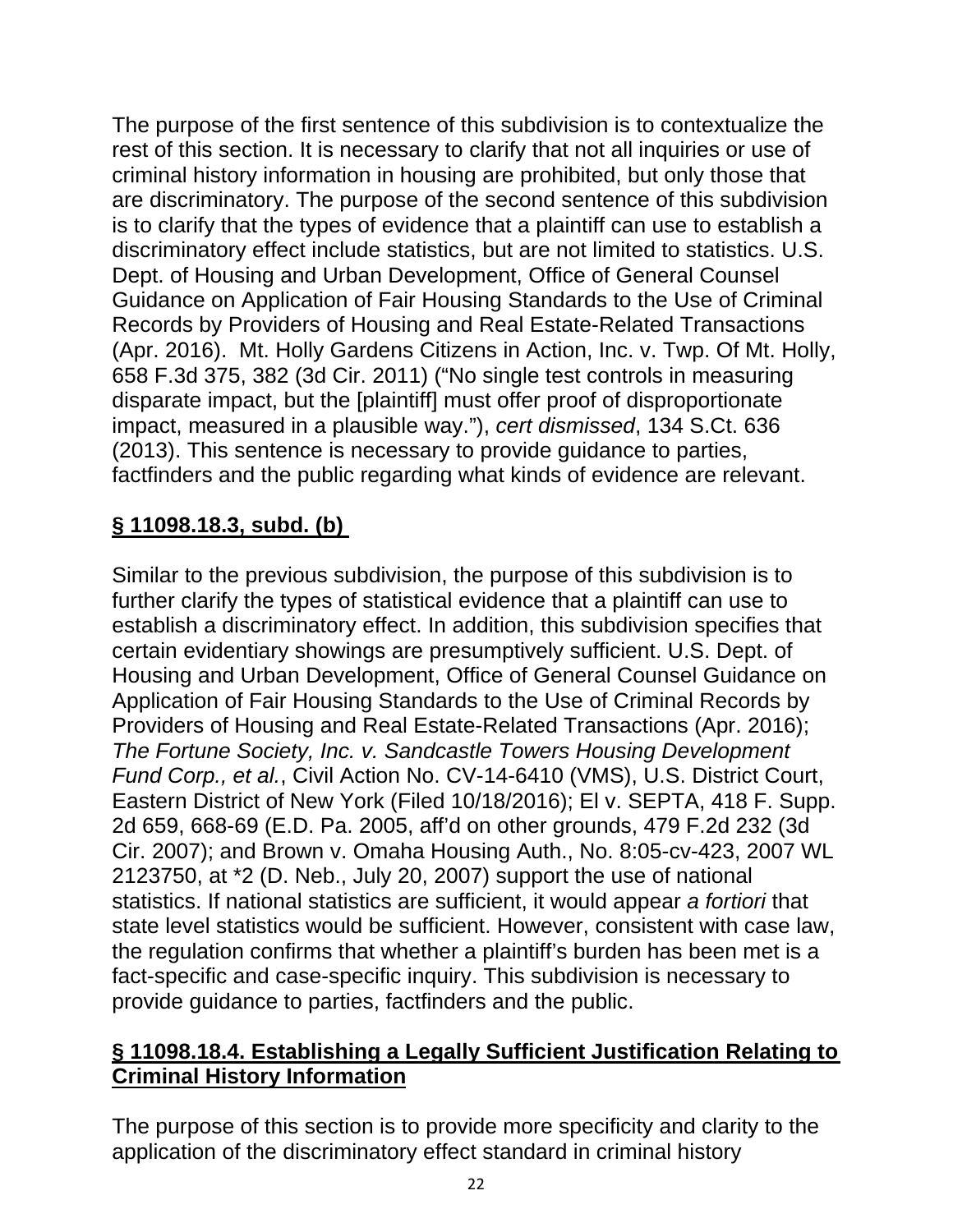information cases by setting out what constitutes a legally sufficient justification when a discriminatory effect has been shown in criminal history information cases. This section along with those that follow are necessary to clarify potential defendants' burden of proof in these cases.

# **§ 11098.18.4, subd. (a)**

The purpose of this subdivision is to introduce the requirement that a defendant must meet all of the elements specified in the following subdivision in order to establish a defense under the applicable law. It is necessary to provide clarity to parties, factfinders and the public as to the various factors necessary to a defense.

# **§ 11098.18.4, subd. (b)**

The purpose of this subdivision is to specify each of the elements a defendant must meet in order to establish a defense, and to explain how to determine when such a defense is properly asserted. The interests named in in paragraph (b)(1) of the subdivision are generally recognized as the types of interests upon which landlords might offer to support their policy or practice of using criminal background information to screen prospective tenants. Other Owners or Providers may proffer other or additional interests.

The requirement that Owners or Providers who use criminal history in housing decisions limit consideration to convictions directly-related to an individual's capacity and likelihood of fulfilling obligations related to the housing or services is supported by Green v. Missouri Pacific R.R., 523 F.2d 1290, 1298 ( $8<sup>th</sup>$  Cir. 1975) from the Title VII context. The California Apartment Association's Criminal Background Checks White Paper (2011) also supports this requirement ("Any screening standards should be narrowly tailored to help an owner select individuals who are able to fulfill their tenancy obligations without excluding others arbitrarily.") *Id*. at 2. The factors identified in paragraph (b)(2) of the subdivision are drawn from a number of sources, including Green v. Missouri Pacific R.R., 523 F.2d 1290, 1298 (8th Cir. 1975), citing Butts v. Nichols, 381 F.Supp. 573, 580-81 (S.D.Ia.1974) (from the Title VII context), the U.S. Dept. of Housing and Urban Development, Office of General Counsel Guidance on Application of Fair Housing Standards to the Use of Criminal Records by Providers of Housing and Real Estate-Related Transactions (Apr. 2016). In addition, the California Apartment Association's Criminal Background Checks White Paper (2011) agrees that consideration of the time since a conviction occurred as well as the type and severity of the crime underlying the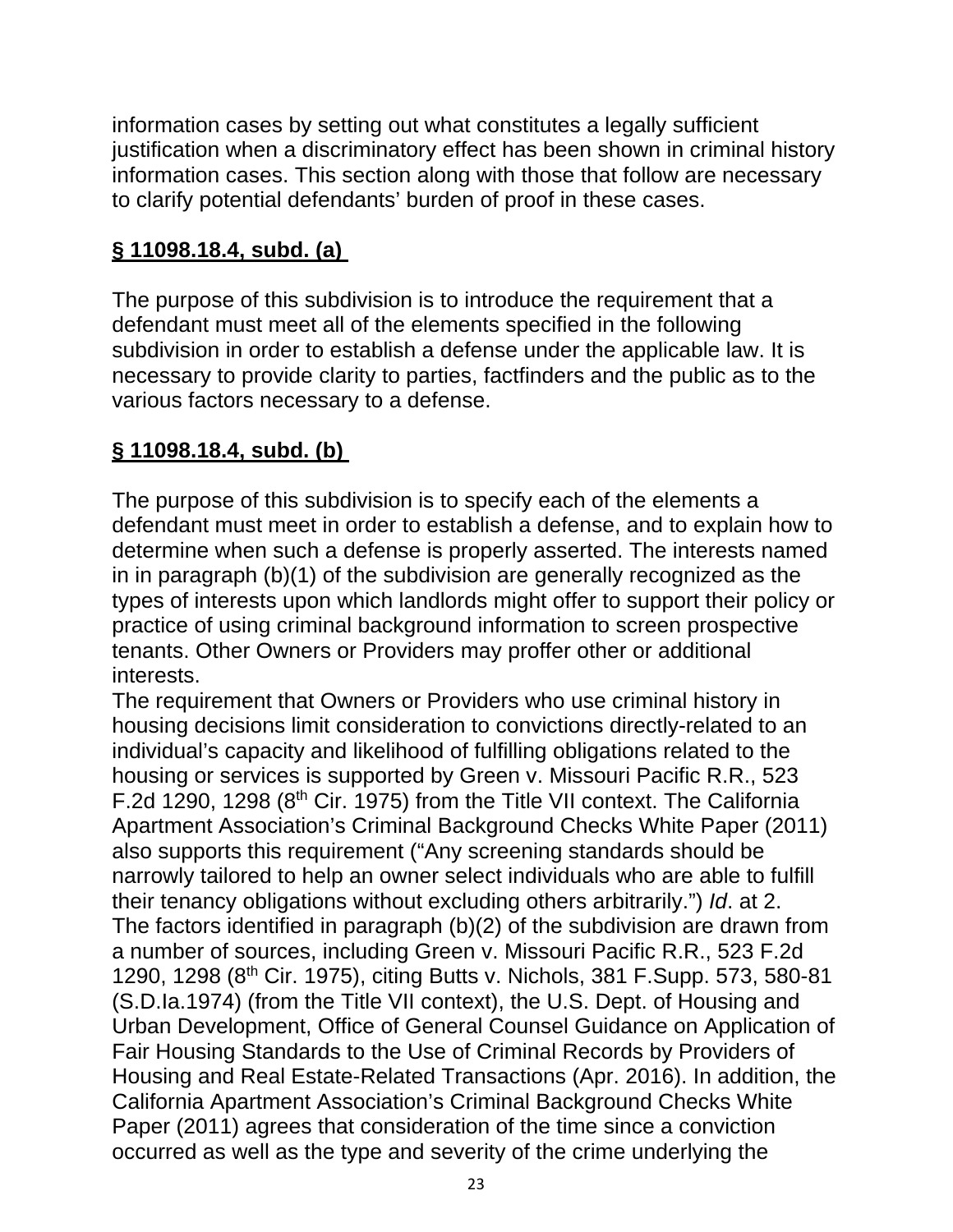conviction are relevant.

Paragraph (b)(3) of the subdivision also intends to offer some useful examples that might or might not, under some circumstances, constitute a basis for a particular practice. The examples are consistent with those offered in the California Apartment Association's Criminal Background Checks White Paper (2011).

The requirement stated in paragraph (b)(4) is supported by El v. SEPTA, 479 F.2d 232, 245-46 (3d Cir. 2007)(stating that "Title VII…require[s] that the [criminal conviction] policy under review accurately distinguish[es] between applicants that pose an unacceptable level of risk and those that do not"). This subdivision is necessary because it clarifies potential defendants' rights and obligations by clarifying that an Owner or Provider of housing may employ a policy or practice of using criminal history information in housing decisions only when certain criteria are met.

# **§ 11098.18.4, subd. (c)**

This subdivision is intended to make explicit that, pursuant to proposed sections 11098.04.3(a)(3) and (b)(4), a defendant's failure to use a less discriminatory policy or practice to achieve its legitimate interest is a valid (though pre-existing) basis for liability. Proposed section 11098.18.4(c) provides more specificity and clarity as to the application of this doctrine in criminal history information cases.

This subdivision clarifies that an Owner or Provider may choose to conduct individualized assessments in its use of criminal history information in housing decisions as a possibly less discriminatory alternative to the type of policy or practice considered in the prior subdivision. It may do so either as its primary policy or practice or in addition to the type of policy or practice considered in the prior subdivision. This subdivision also provides some practices that a court could consider in determining whether a challenged individualized assessment policy or practice would result in either a discriminatory intent or a discriminatory effect or does in fact constitute a less discriminatory alternative. This subdivision is supported by El v. SEPTA, 479 F.2d 232, 245 (3d Cir. 2007) and Waldon v. Cincinnati Pub. Sch., 941 F.Supp. 2d 884 (S.D. Ohio 2013).

The purpose of this subdivision is to clarify these options for Owners or Providers and to facilitate their compliance with the Act. It is necessary to clarify that even if a policy or practice considered in the prior subdivision meets the requirements of that section, it can still violate the Act if it is overly broad and more discriminatory than is necessary to accomplish its specific, substantial, legitimate, nondiscriminatory interest. This subdivision is also necessary to alert potential defendants that if they employ an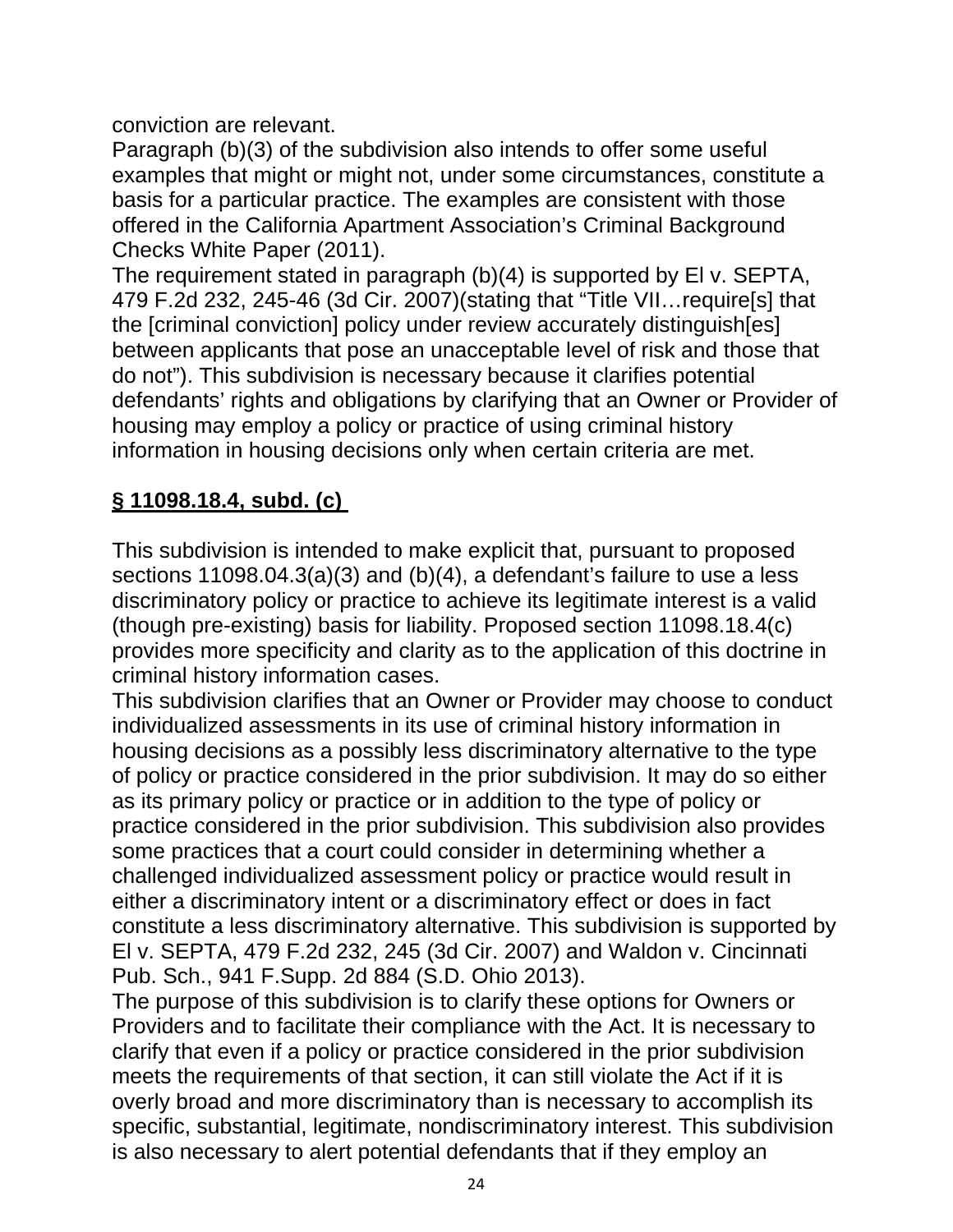individualized assessment policy, there is a risk that implementation of such a policy could violate FEHA as an intentional violation under Section 11098.18.5. or have a discriminatory effect under Section 11098.18.1. Individualized assessments may allow prospective tenants or borrowers to provide information to correct errors in criminal records and so prevent a negative housing decision from being made based on inaccurate information, and, if so, they may assist in reducing discrimination. According to the Report of the National Task Force on the Commercial Sale of Criminal Justice Record Information (2005), criminal records obtained by housing providers and others subject to FEHA may include errors. Similarly, the U.S. Dept. of Justice, The Attorney General's Report on Criminal History Background Checks (June 2006) revealed errors in the FBI's Interstate Index system. And because housing providers and others subject to FEHA may be inclined to make a favorable housing decision if they receive mitigation information, individualized assessments are more likely to prevent unintentional discrimination. The subdivision also intends to offer some useful examples of potentially relevant mitigating information and possible best practices. These examples are taken from U.S. Dept. of Housing and Urban Development, Office of General Counsel Guidance on Application of Fair Housing Standards to the Use of Criminal Records by Providers of Housing and Real Estate-Related Transactions (Apr. 2016). The practice of delaying consideration of criminal history until after review of other eligibility information comes from U.S. Dept. of Housing and Urban Development, Office of General Counsel Guidance on Application of Fair Housing Standards to the Use of Criminal Records by Providers of Housing and Real Estate-Related Transactions (Apr. 2016). California Apartment Association's Criminal Background Checks White Paper (2011) also proposes such a practice. The practices of providing a copy of a policy and providing space on an application form for individuals to provide additional information about rehabilitation or other mitigating circumstances also may be a means for reducing the potentially discriminatory effect of inquiring about criminal history. This subdivision is necessary to provide additional guidance as to how to evaluate the "less discriminatory alternative" component of the discriminatory effect doctrine in proposed sections § 11098.04.3(a)(3) and (b)(4) as applied to consideration of criminal history.

#### **§ 11098.18.5. Intentional Violations Liability and the Use of Criminal History**

The purpose of this section is to set out the general rule that defendants can be liable under an intentional violations theory if their use of criminal history information meets the criteria for such a claim, is not supported by a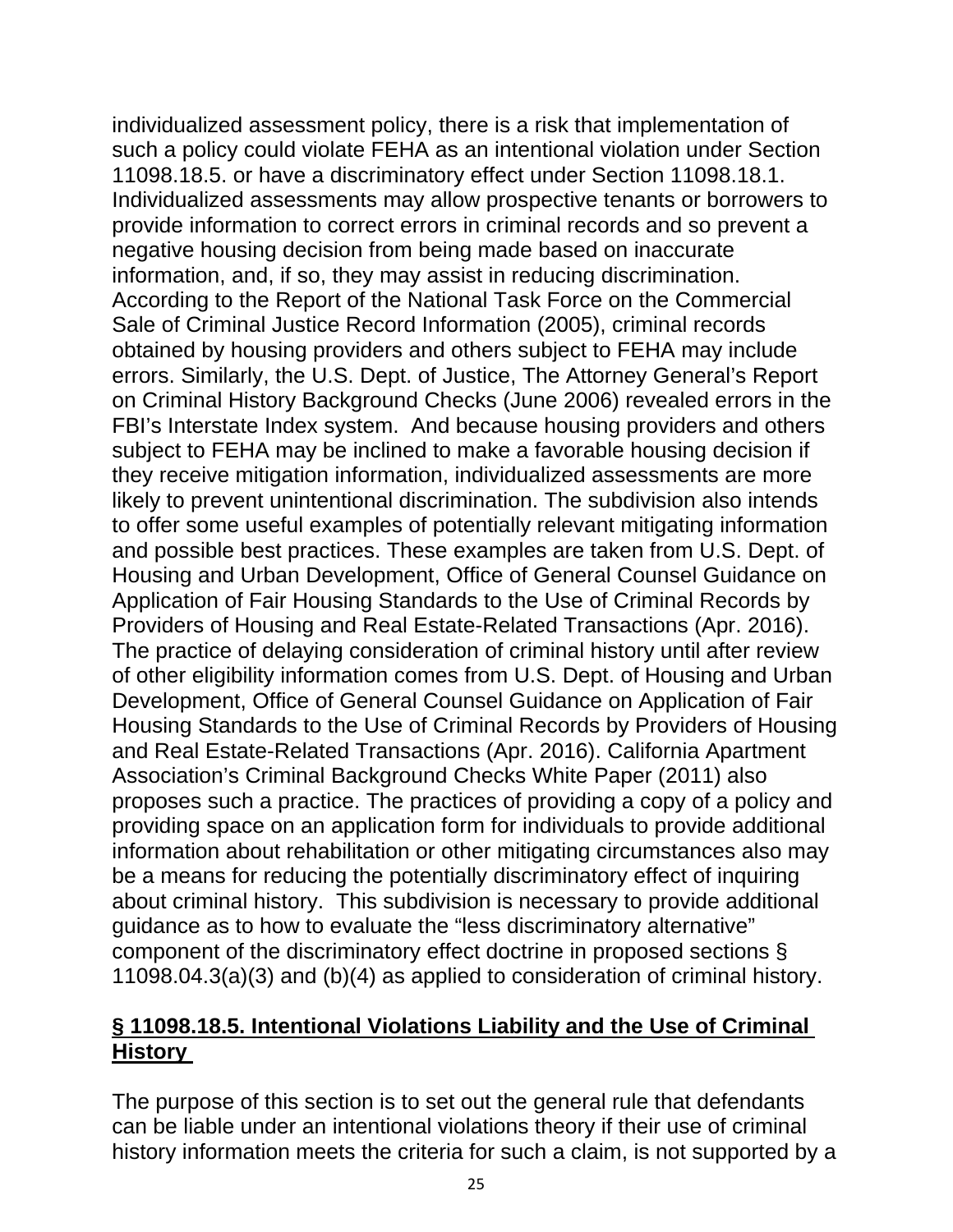legally sufficient justification or is shown to be pretextual. The section clarifies FEHA's legal standard for such liability. This section is also intended to provide examples of potential violations. These examples are taken from the U.S. Dept. of Housing and Urban Development, Office of General Counsel Guidance on Application of Fair Housing Standards to the Use of Criminal Records by Providers of Housing and Real Estate-Related Transactions (Apr. 2016). This section is necessary because it clarifies that an intentional violation based upon the use of criminal history information may give rise to a valid (though pre-existing) cause of action. In addition to the authority cited in the text, the U.S. Dept. of Housing and Urban Development, Office of General Counsel Guidance on Application of Fair Housing Standards to the Use of Criminal Records by Providers of Housing and Real Estate-Related Transactions (Apr. 2016) is persuasive authority for this section.

#### **§ 11098.18.6. Specific Practices Related to Criminal History Information**

The purpose of this section is to set out some specific practices related to criminal history information that are unlawful, to clarify a "seven year" evidentiary presumption, and to enumerate related provisions in federal and state law. This section is necessary to fully clarify potential plaintiffs' and defendants' rights and obligations in this context.

# **§ 11098.18.6, subd. (a)**

The purpose of this subdivision is to enumerate further limitations on certain uses of particular kinds of criminal history information in housing decision policies and practices and to clarify when such information or policy is permissible. This subdivision is necessary to provide guidance to potential plaintiffs and defendants. The prohibition on use of criminal history information other than convictions is supported by U.S. Supreme Court opinions (e.g. Schware v. Bd. of Bar Examiners, 353 U.S. 2323, 241 (1957); U.S. v. Berry, 553 F.3d 272, 282 (3d Cir. 2009); and U.S. v. Zapete-Barcia, 447 F.3d 57, 60 (1<sup>st</sup> Cir. 2006)) and certain California statutes (e.g. Labor Code section 432.7). In addition, the California Apartment Association's Criminal Background Checks White Paper (2011) encourages screening criteria that are consistent with California consumer law's prohibitions of consumer reports including arrests, indictments, or misdemeanor complaints that did not result in a conviction. Support for a prohibition of "blanket prohibitions" includes Green v. Missouri Pacific R.R., 523 F.2d 1290, 1298 (8th Cir. 1975); Field v. Orkin Extermination Co., No.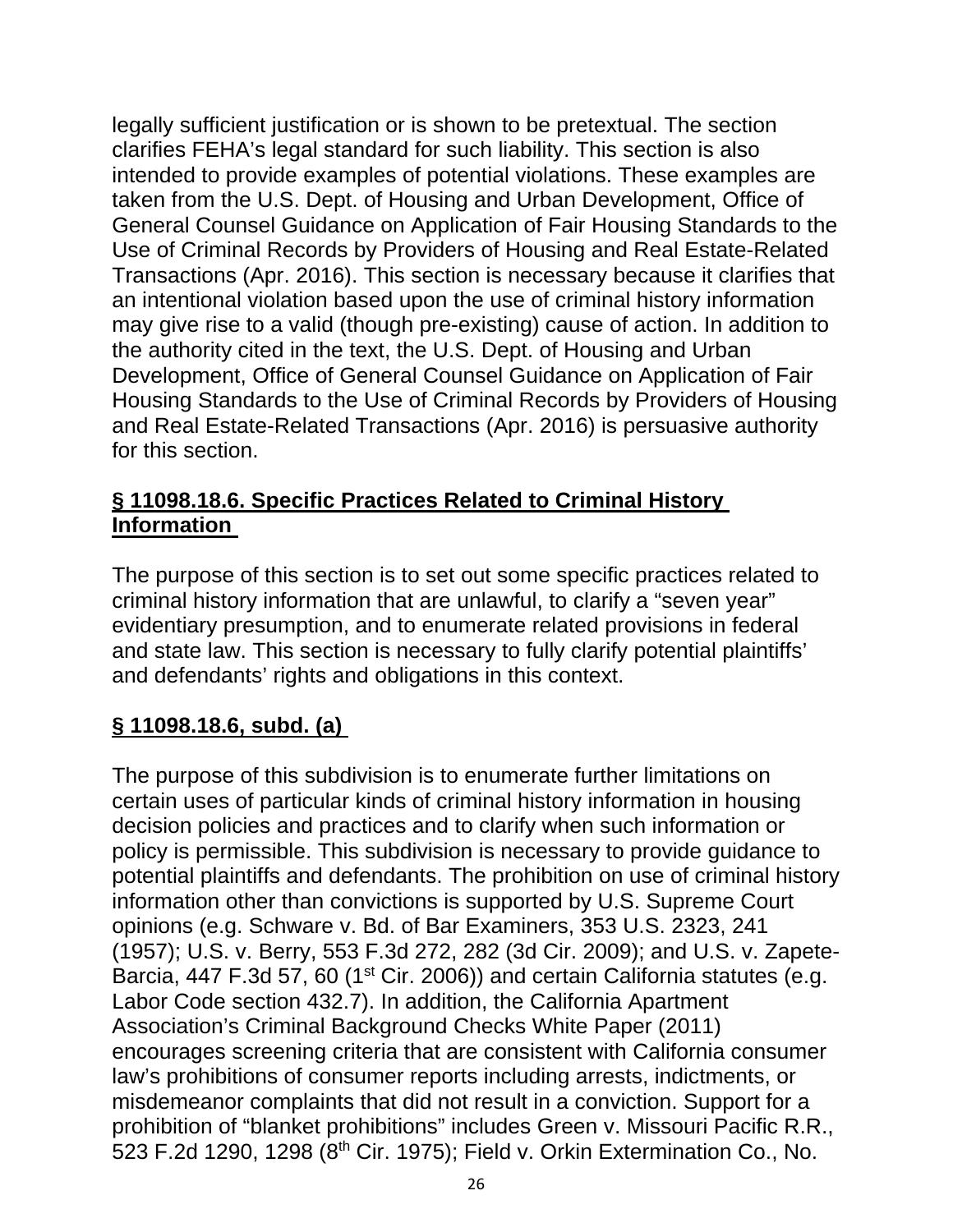00-5913, 2002 WL 32345739, at \*1 (E.D. Pa. Feb 21, 2002) and *The Fortune Society, Inc. v. Sandcastle Towers Housing Development Fund Corp., et al.*, Civil Action No. CV-14-6410 (VMS), U.S. District Court, Eastern District of New York (Filed 10/18/2016). In addition, the California Apartment Association's Criminal Background Checks White Paper (2011) discourages blanket bans.

# **§ 11098.18.6, subd. (b)**

The purpose of this subdivision is to further specify how defendants must meet their burden of proof in establishing a defense under § 11098.18.4. subd. (b). Sections 1785.13 and 1786.18 of the California Civil Code informs the "seven year" rebuttable presumption contained within the subdivision. U.S. Dept. of Housing and Urban Development, Office of General Counsel Guidance on Application of Fair Housing Standards to the Use of Criminal Records by Providers of Housing and Real Estate-Related Transactions (Apr. 2016). In addition, the California Apartment Association's Criminal Background Checks White Paper (2011) encourages screening policies that are consistent with the seven year limit. Because the test requires a fact-specific and case-specific inquiry, the presumption is rebuttable and not conclusive. This subsection is necessary to prevent housing decisions from harming the rights of persons protected under FEHA based upon the use of irrelevant information.

# **§ 11098.18.6, subd. (c)**

The purpose of this subdivision is to provide a reference to related federal and state laws. This subdivision is necessary to provide a clear reference to related laws to facilitate compliance with them.

## **§ 11098.18.7. Compliance with Federal or State Laws, Regulations, or Licensing Requirements Permitting or Requiring Consideration of Criminal History.**

The purpose of this subdivision is to alert potential defendants of their legal duties and rights under other federal or state laws that may permit or require consideration of criminal history in housing decisions. This subdivision is necessary to clarify the relationships between FEHA's requirements and those of other federal or state laws, to maintain consistency between the laws, and to clarify that this section does not change potential defendants' legal duties and rights under other federal or state laws. While the issue of whether criminal background checks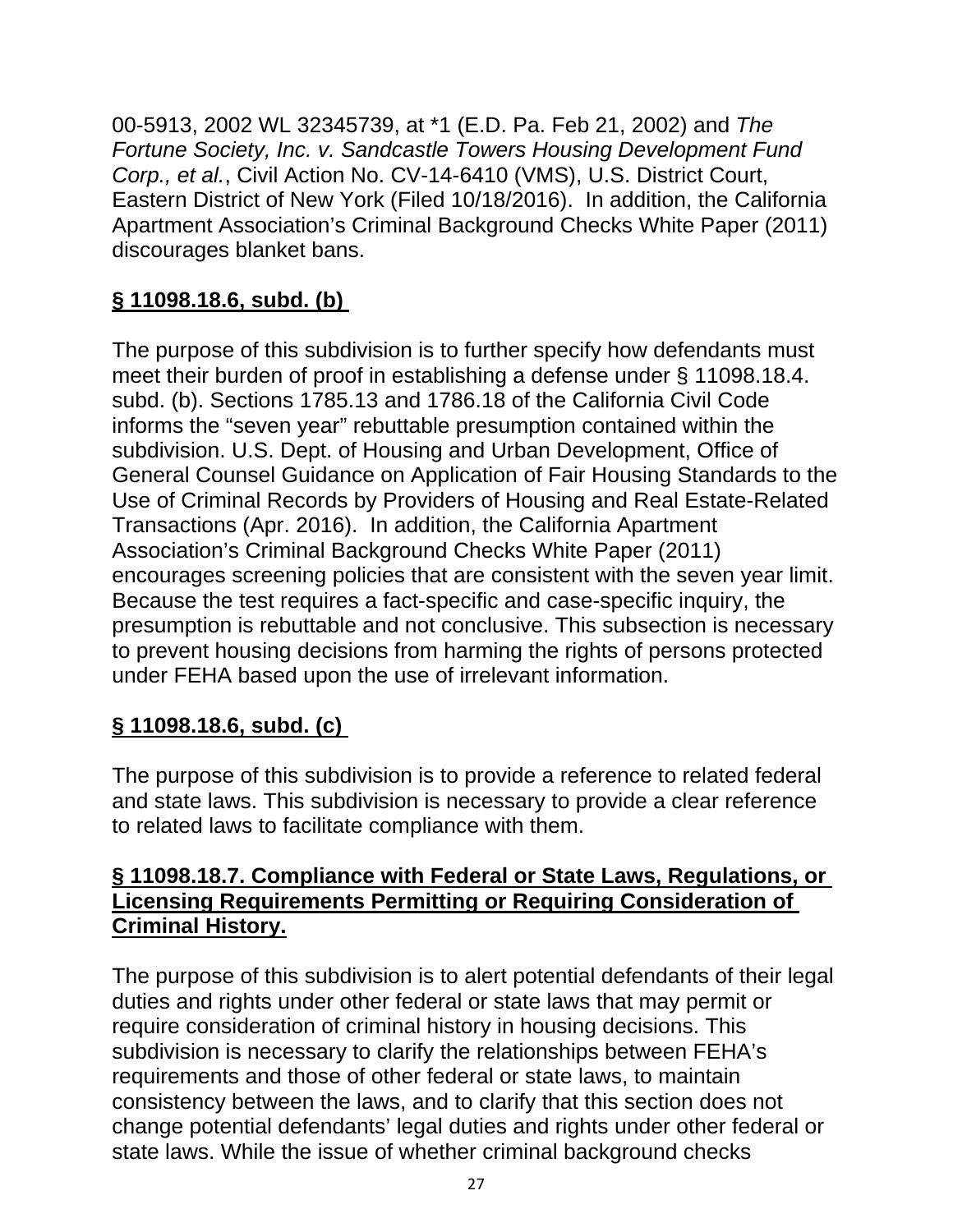constitute "investigative consumer reports" subject to the federal and state laws is currently being litigated, e.g. in Moran v. Screening Pros  $(9<sup>th</sup> Cir,$ Case No. 12-57246), the regulation is drafted to reflect current law.

# **§ 11098.18.7, subd. (a)**

The purpose of this subdivision is to clarify the effect that compliance with other federal or state laws that obligate consideration of specific criminal history information has on a potential defendant's liability under Article 4. Some federal or state provisions are less protective of persons with criminal history in that they may require consideration of criminal information that FEHA would not otherwise allow. Some of these federal and state laws only apply to certain types of public or subsidized housing, such as the example provided. This subdivision is necessary to clarify that compliance with those other federal or state laws that also apply to particular situations may in some instances be a defense to conduct that might otherwise be prohibited under FEHA. U.S. Dept. of Housing and Urban Development, Office of General Counsel Guidance on Application of Fair Housing Standards to the Use of Criminal Records by Providers of Housing and Real Estate-Related Transactions (Apr. 2016); HUD Memorandum re: Use of Arrest Records in Screening Program Applicants or Evicting or Terminating Assistance of Tenants of Public and Other HUD-Assisted Housing, April 8, 2015; HUD Notice PIH, November 2, 2015, re: Guidance for Public Housing Agencies (PHAs) and Owners of Federally-Assisted Housing on Excluding the Use of Arrest Records in Housing Decisions.

# **§ 11098.18.7, subd. (b)**

The purpose of this subdivision is clarify that if specific federal or state laws prohibit consideration of specific criminal history information that the FEHA would otherwise allow, a Person or Owner who fails to comply with these federal or state laws that are more protective of persons with criminal histories will also violate the FEHA. Some of these federal and state laws only apply to certain types of public or subsidized housing This subdivision is necessary to clarify that Owners and Providers subject to those federal and state laws are obligated to comply with those prohibitions in addition to the FEHA's requirements. For example, federal law *requires* that Public Housing Authorities provide public housing, project-based Section 8, and Section 8 HCV applicants with notification and the opportunity to dispute the accuracy and relevance of a criminal record *before* admission or assistance is denied on the basis of such record. HUD Notice PIH 2015-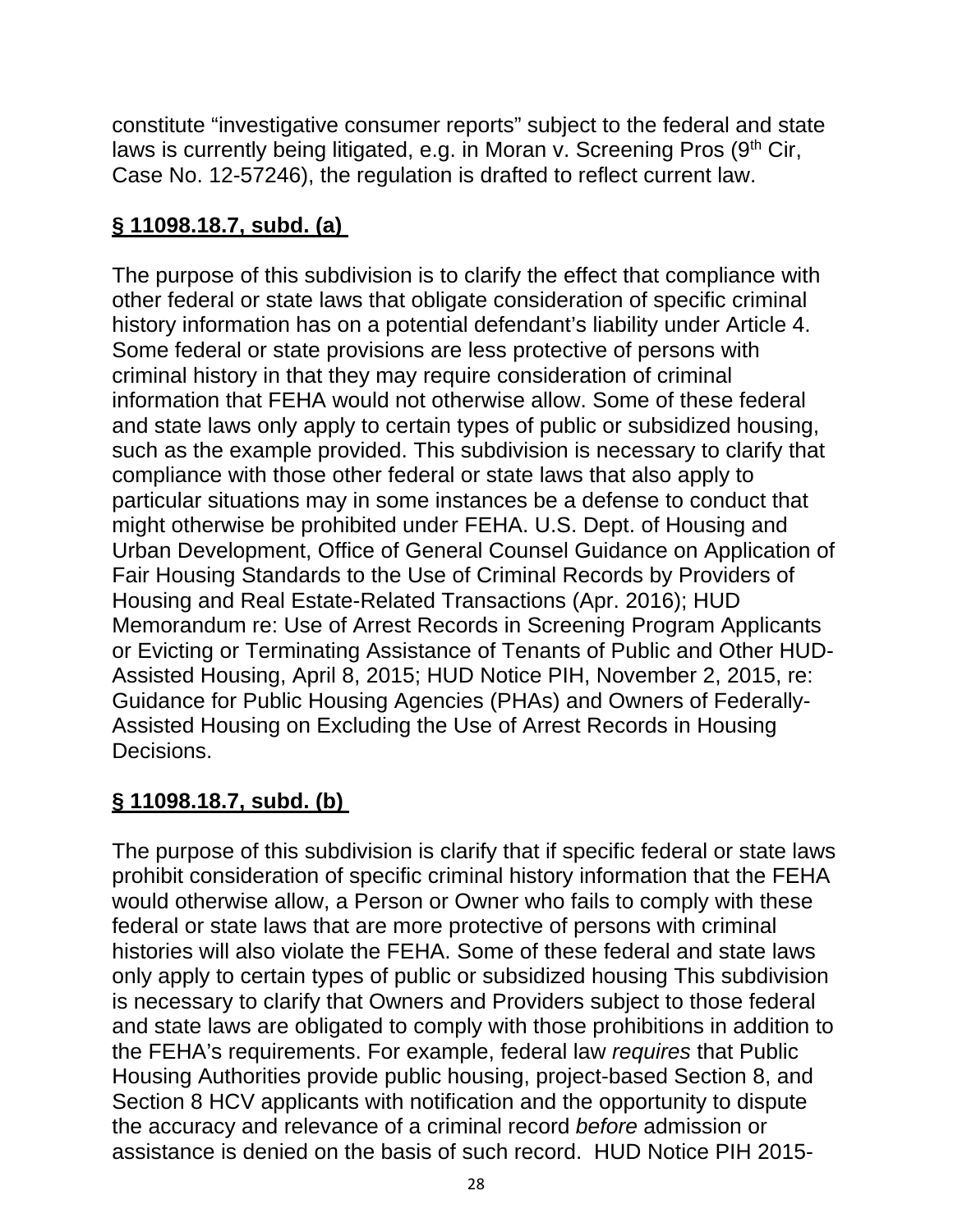19, Guidance for Public Housing Agencies (PHAs) and Owners of Federally-Assisted Housing on Excluding the Use of Arrest Records in Housing Decisions, and citations therein, available at portal.hud.gov/hudportal/documents/huddoc?id=PIH2015-19.pdf; See also HUD Office of General Counsel Guidance on Application of Fair Housing Standards to the Use of Criminal Records by Providers of Housing and Real Estate-Related Transactions (April 4, 2016) (*add link)*; HUD Memorandum re: Use of Arrest Records in Screening Program Applicants or Evicting or Terminating Assistance of Tenants of Public and Other HUD-Assisted Housing, April 8, 2015, and citations therein.

## **§ 11098.18.8. Local Laws or Ordinances**

The purpose of this subdivision is to alert potential defendants of their legal duties and rights under local laws or ordinances that may be more protective of members of Protected Classes and further limit consideration of criminal history in housing decisions and to clarify that this section does not change potential defendants' legal duties and rights under those local laws or ordinances. This subdivision is necessary to clarify that municipalities can legislate beyond FEHA because FEHA is a floor, not a ceiling, on an individual's right to be free from discrimination. One example is Article 49, San Francisco Police Code.

#### **TECHNICAL, THEORETICAL, OR EMPIRICAL STUDIES, REPORTS, OR DOCUMENTS**

The Council did not rely upon any technical, theoretical or empirical studies, reports, or documents in proposing the adoption of these regulations.

#### **REASONABLE ALTERNATIVES TO THE REGULATION AND THE AGENCY'S REASONS FOR REJECTING THOSE ALTERNATIVES**

The Council has determined that no reasonable alternative it considered, or that was otherwise brought to its attention, would be as effective and less burdensome to affected private persons than the proposed action, or would be more cost-effective to affected private persons and equally effective in implementing the statutory policy or other provision of law. The Council invites comments from the public regarding suggested alternatives, where greater clarity or guidance is needed.

# **REASONABLE ALTERNATIVES TO THE PROPOSED REGULATORY**